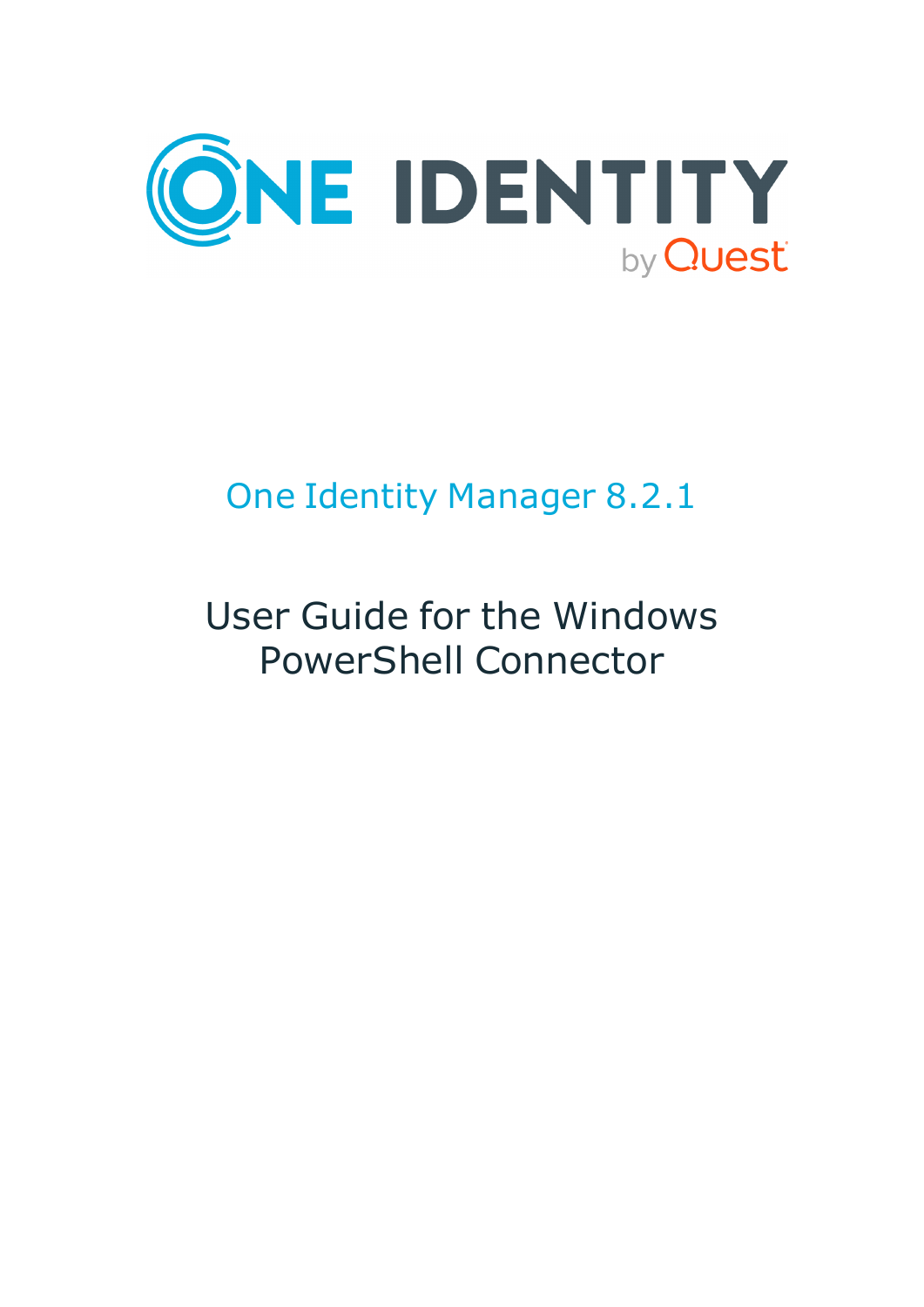#### **Copyright 2022 One Identity LLC.**

#### **ALL RIGHTS RESERVED.**

This guide contains proprietary information protected by copyright. The software described in this guide is furnished under a software license or nondisclosure agreement. This software may be used or copied only in accordance with the terms of the applicable agreement. No part of this guide may be reproduced or transmitted in any form or by any means, electronic or mechanical, including photocopying and recording for any purpose other than the purchaser's personal use without the written permission of One Identity LLC .

The information in this document is provided in connection with One Identity products. No license, express or implied, by estoppel or otherwise, to any intellectual property right is granted by this document or in connection with the sale of One Identity LLC products. EXCEPT AS SET FORTH IN THE TERMS AND CONDITIONS AS SPECIFIED IN THE LICENSE AGREEMENT FOR THIS PRODUCT, ONE IDENTITY ASSUMES NO LIABILITY WHATSOEVER AND DISCLAIMS ANY EXPRESS, IMPLIED OR STATUTORY WARRANTY RELATING TO ITS PRODUCTS INCLUDING, BUT NOT LIMITED TO, THE IMPLIED WARRANTY OF MERCHANTABILITY, FITNESS FOR A PARTICULAR PURPOSE, OR NON-INFRINGEMENT. IN NO EVENT SHALL ONE IDENTITY BE LIABLE FOR ANY DIRECT, INDIRECT, CONSEQUENTIAL, PUNITIVE, SPECIAL OR INCIDENTAL DAMAGES (INCLUDING, WITHOUT LIMITATION, DAMAGES FOR LOSS OF PROFITS, BUSINESS INTERRUPTION OR LOSS OF INFORMATION) ARISING OUT OF THE USE OR INABILITY TO USE THIS DOCUMENT, EVEN IF ONE IDENTITY HAS BEEN ADVISED OF THE POSSIBILITY OF SUCH DAMAGES. One Identity makes no representations or warranties with respect to the accuracy or completeness of the contents of this document and reserves the right to make changes to specifications and product descriptions at any time without notice. One Identity does not make any commitment to update the information contained in this document.

If you have any questions regarding your potential use of this material, contact:

One Identity LLC. Attn: LEGAL Dept 4 Polaris Way Aliso Viejo, CA 92656

Refer to our Web site ([http://www.OneIdentity.com](http://www.oneidentity.com/)) for regional and international office information.

#### **Patents**

One Identity is proud of our advanced technology. Patents and pending patents may apply to this product. For the most current information about applicable patents for this product, please visit our website at [http://www.OneIdentity.com/legal/patents.aspx](http://www.oneidentity.com/legal/patents.aspx).

#### **Trademarks**

One Identity and the One Identity logo are trademarks and registered trademarks of One Identity LLC. in the U.S.A. and other countries. For a complete list of One Identity trademarks, please visit our website at [www.OneIdentity.com/legal](http://www.oneidentity.com/legal). All other trademarks are the property of their respective owners.

#### **Legend**

**WARNING: A WARNING icon highlights a potential risk of bodily injury or property damage, for which industry-standard safety precautions are advised. This icon is often associated with electrical hazards related to hardware.**

**CAUTION: A CAUTION icon indicates potential damage to hardware or loss of data if** A **instructions are not followed.**

One Identity Manager User Guide for the Windows PowerShell Connector Updated - 27 April 2022, 03:24 Version - 8.2.1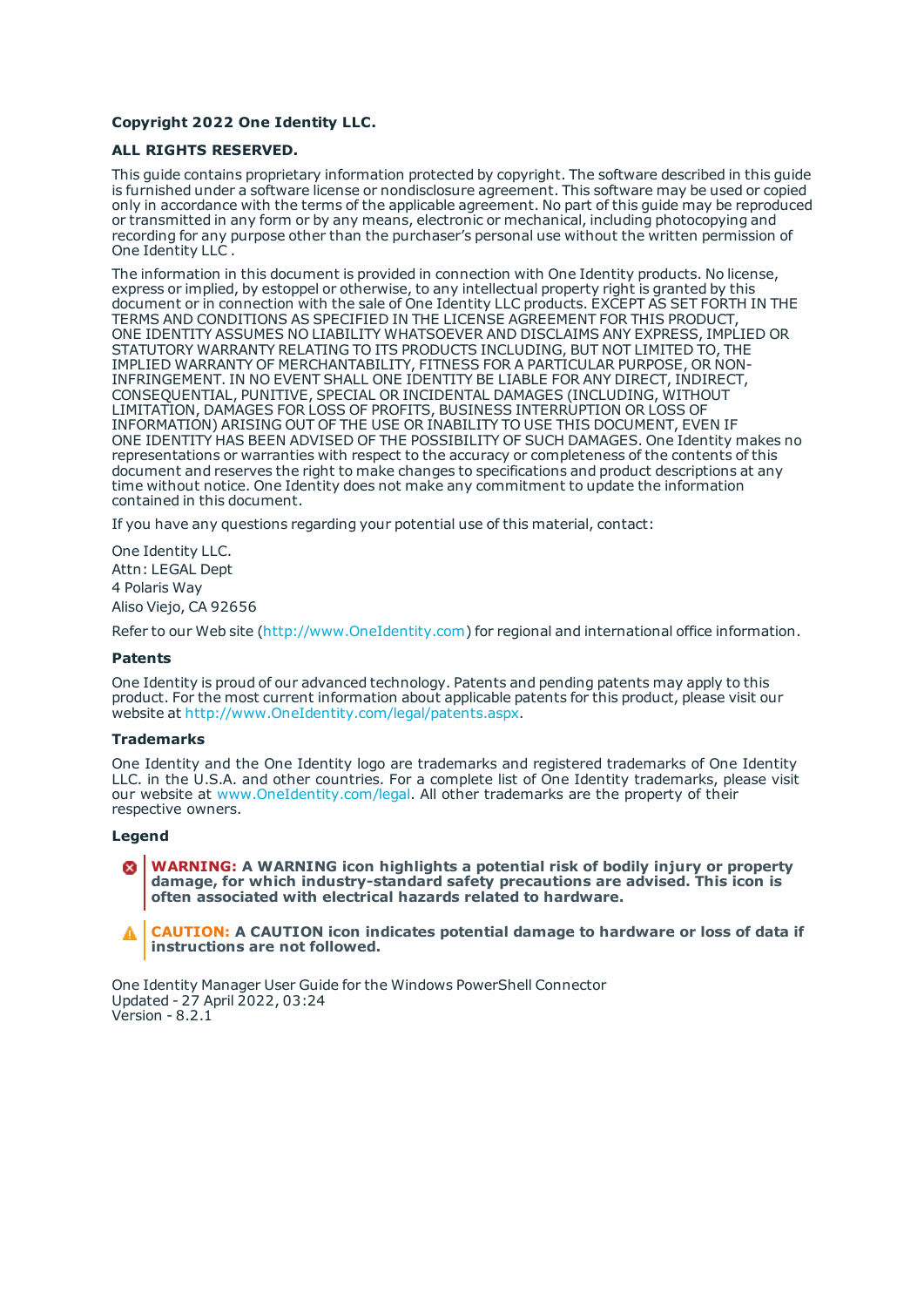## **Contents**

| Connecting a target system using the Windows PowerShell connector  4 |  |
|----------------------------------------------------------------------|--|
|                                                                      |  |
|                                                                      |  |
|                                                                      |  |
|                                                                      |  |
|                                                                      |  |
|                                                                      |  |
|                                                                      |  |
|                                                                      |  |
|                                                                      |  |
|                                                                      |  |
|                                                                      |  |
|                                                                      |  |
|                                                                      |  |
|                                                                      |  |
|                                                                      |  |
|                                                                      |  |
|                                                                      |  |
|                                                                      |  |
|                                                                      |  |
|                                                                      |  |
|                                                                      |  |

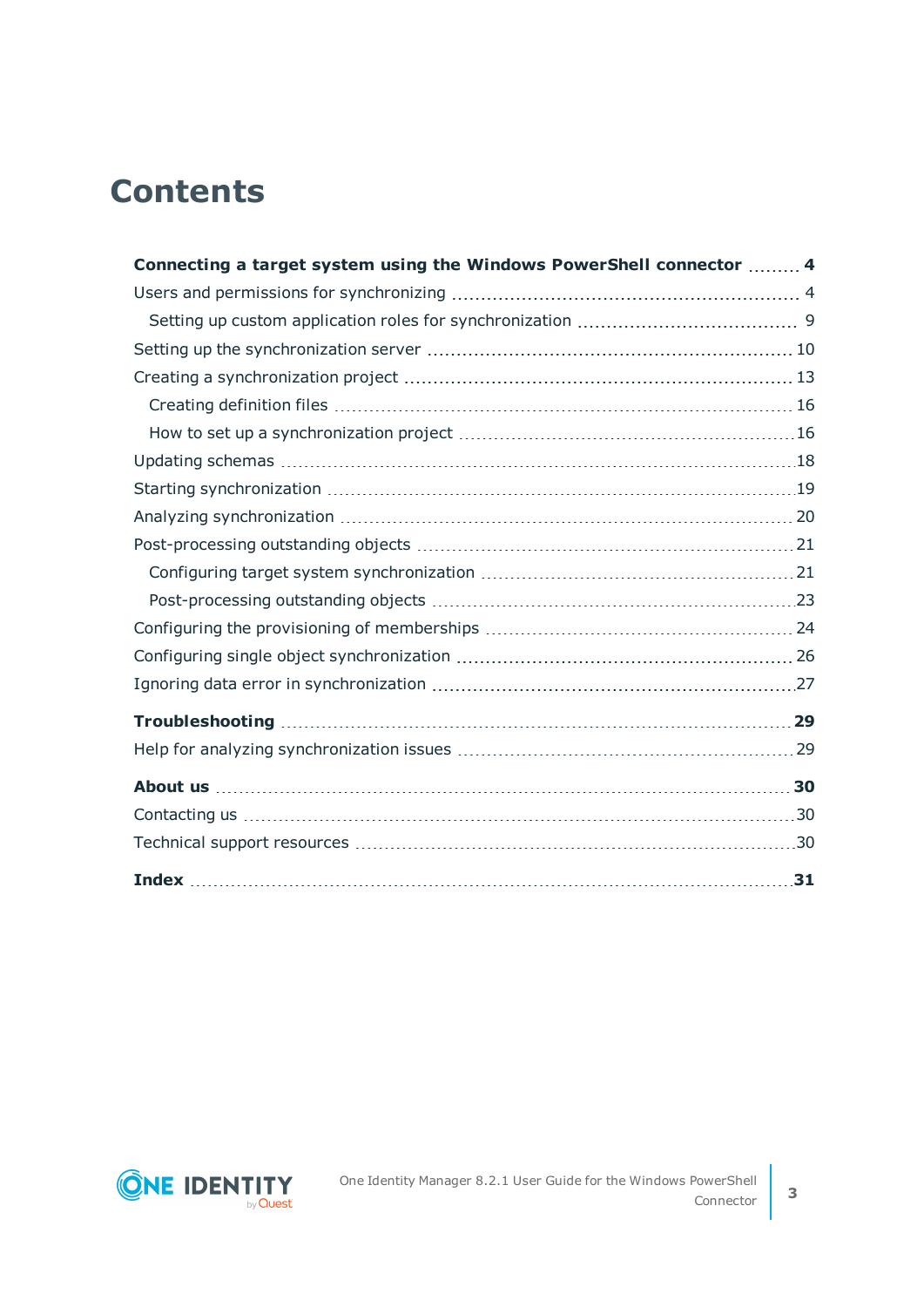## <span id="page-3-0"></span>**Connecting a target system using the Windows PowerShell connector**

You can use the Windows PowerShell connector to connect target systems to One Identity Manager that are not directly supported in One Identity Manager. Windows PowerShell cmdlets are used to run read and write operations in the target system.

The Windows PowerShell connector does not provide a project template for setting up synchronization. You must create synchronization configuration components (mappings, workflows, start up configurations ...) manually after the synchronization project has been saved.

NOTE: You need strong knowledge of Windows PowerShell to set up synchronization with the Windows PowerShell connector.

#### *To set up synchronization with the Windows PowerShell connection*

- 1. Install and configure a synchronization server and declare the server as a Job server in One Identity Manager.
- 2. Provide One Identity Manager users with the required permissions for setting up synchronization and post-processing synchronization objects.
- 3. Create a synchronization project with the Synchronization Editor.

#### **Detailed information about this topic**

- $\cdot$  Setting up the [synchronization](#page-9-0) server on page 10
- Users and permissions for [synchronizing](#page-3-1) on page 4
- <span id="page-3-1"></span>• Creating a [synchronization](#page-12-0) project on page 13

## **Users and permissions for synchronizing**

In the synchronization process with the Windows PowerShell connector, there are three use cases for mapping synchronization objects in the One Identity Manager data model.



One Identity Manager 8.2.1 User Guide for the Windows PowerShell Connector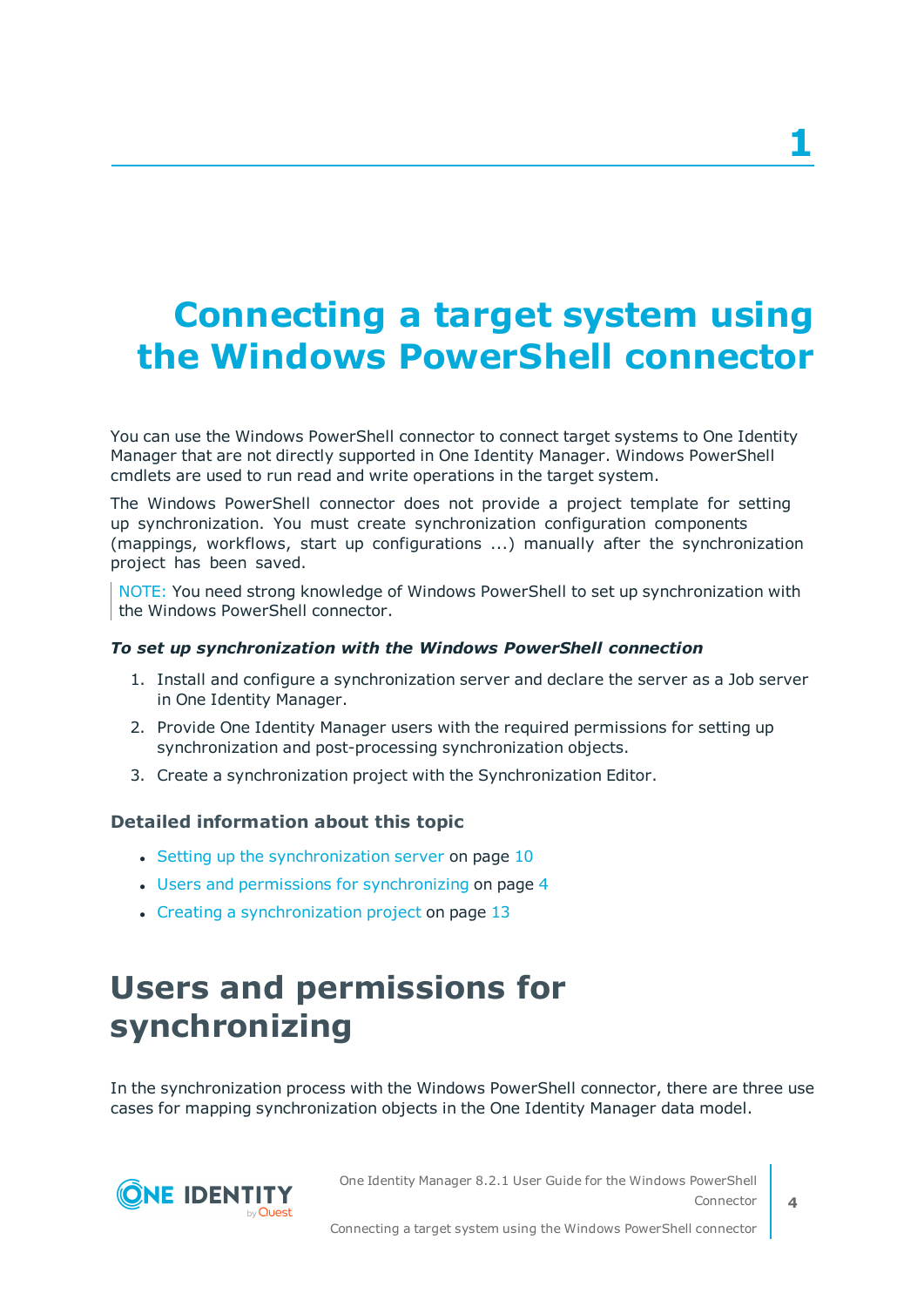- 1. Mapping custom target systems
- 2. Mapping default tables (for example Person or Department)
- 3. Mapping custom tables

In the case of One Identity Manager tools non role-based login, it is sufficient to add a system user in the **DPR\_EditRights\_Methods** and **QBM\_LaunchPad** permissions groups. For more information about system users and permissions groups, see the *One Identity Manager Authorization and Authentication Guide*.

#### **Table 1: Users and permissions groups for non role-based login**

| User                                                                          | <b>Tasks</b>                                                                                                                                                                  |
|-------------------------------------------------------------------------------|-------------------------------------------------------------------------------------------------------------------------------------------------------------------------------|
| One Identity Manager<br>administrators                                        | One Identity Manager administrator and administrative system<br>users Administrative system users are not added to application<br>roles.                                      |
|                                                                               | One Identity Manager administrators:                                                                                                                                          |
|                                                                               | • Create customized permissions groups for application<br>roles for role-based login to administration tools in the<br>Designer as required.                                  |
|                                                                               | • Create system users and permissions groups for non role-<br>based login to administration tools in the Designer as<br>required.                                             |
|                                                                               | • Enable or disable additional configuration parameters in<br>the Designer as required.                                                                                       |
|                                                                               | • Create custom processes in the Designer as required.                                                                                                                        |
|                                                                               | • Create and configure schedules as required.                                                                                                                                 |
| System users in the<br>DPR_EditRights_<br><b>Methods</b> permissions<br>group | • Configure and start synchronization in the<br>Synchronization Editor.<br>• Edit the synchronization's target system types as well as<br>outstanding objects in the Manager. |
| System users in the<br><b>QBM_LaunchPad</b><br>permissions group              | • Working with the Launchpad.                                                                                                                                                 |

There are different steps required for role-based login, in order to equip One Identity Manager users with the required permissions for setting up synchronization and postprocessing of synchronization objects.

#### **Table 2: User and permissions groups for role-based login: Mapped as custom target system**

| User                 | <b>Tasks</b>                                                 |
|----------------------|--------------------------------------------------------------|
| One Identity Manager | One Identity Manager administrator and administrative system |

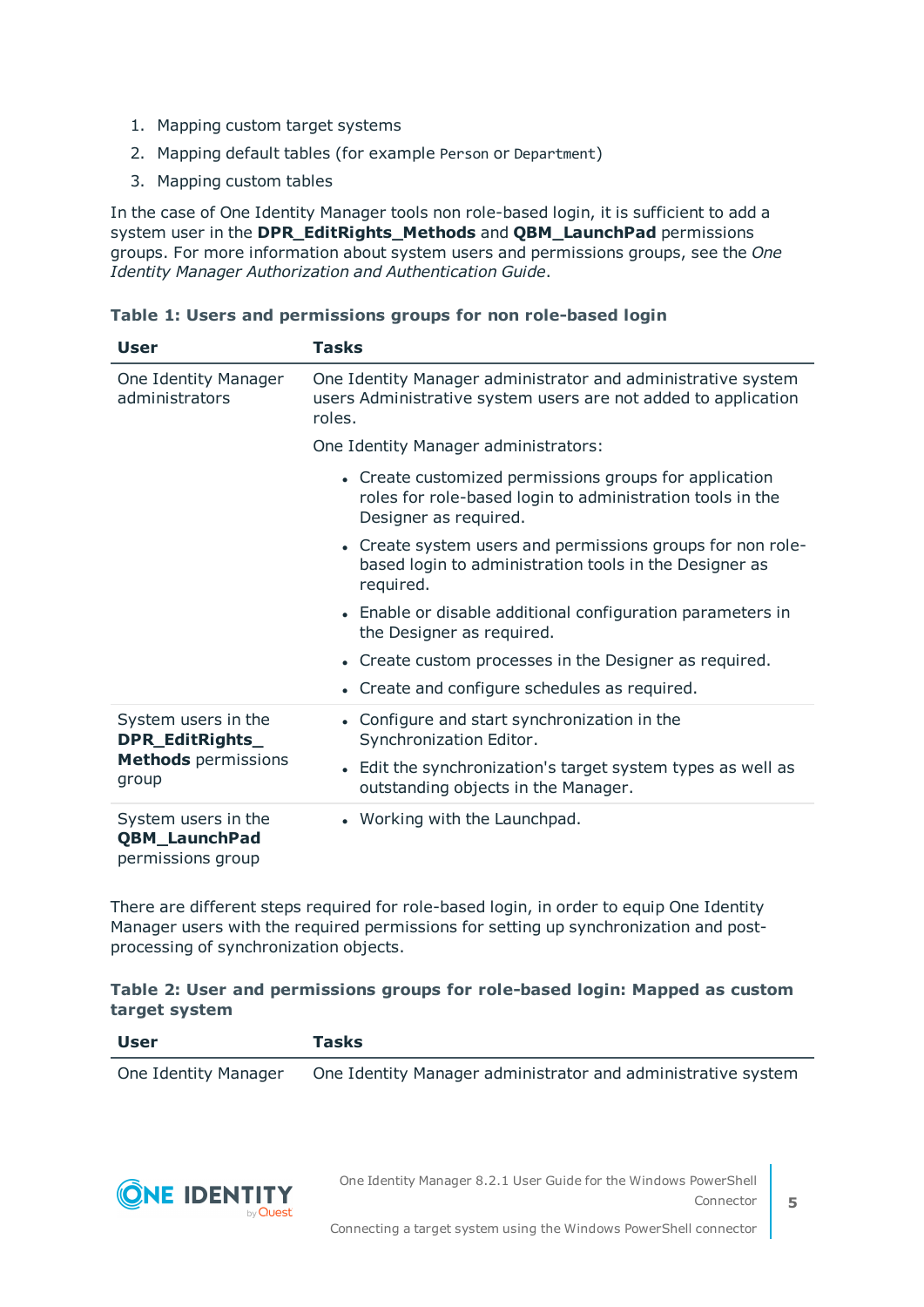| User                            | <b>Tasks</b>                                                                                                                                 |
|---------------------------------|----------------------------------------------------------------------------------------------------------------------------------------------|
| administrators                  | users Administrative system users are not added to application<br>roles.                                                                     |
|                                 | One Identity Manager administrators:                                                                                                         |
|                                 | • Create customized permissions groups for application<br>roles for role-based login to administration tools in the<br>Designer as required. |
|                                 | • Create system users and permissions groups for non role-<br>based login to administration tools in the Designer as<br>required.            |
|                                 | • Enable or disable additional configuration parameters in<br>the Designer as required.                                                      |
|                                 | • Create custom processes in the Designer as required.                                                                                       |
|                                 | • Create and configure schedules as required.                                                                                                |
| Target system<br>administrators | Target system administrators must be assigned to the Target<br>systems   Administrators application role.                                    |
|                                 | Users with this application role:                                                                                                            |
|                                 | • Administer application roles for individual target system<br>types.                                                                        |
|                                 | • Specify the target system manager.                                                                                                         |
|                                 | • Set up other application roles for target system managers<br>if required.                                                                  |
|                                 | • Specify which application roles for target system<br>managers are mutually exclusive.                                                      |
|                                 | • Authorize other employees to be target system<br>administrators.                                                                           |
|                                 | Do not assume any administrative tasks within the target<br>system.                                                                          |
| Target system<br>managers       | Target system managers must be assigned to the Target<br>systems   Custom target systems application role or a<br>child application role.    |
|                                 | Users with this application role:                                                                                                            |
|                                 | • Assume administrative tasks for the target system.                                                                                         |
|                                 | Create, change, or delete target system objects.                                                                                             |
|                                 | • Edit password policies for the target system.                                                                                              |
|                                 | Prepare groups to add to the IT Shop.                                                                                                        |
|                                 | • Can add employees who have another identity than the                                                                                       |

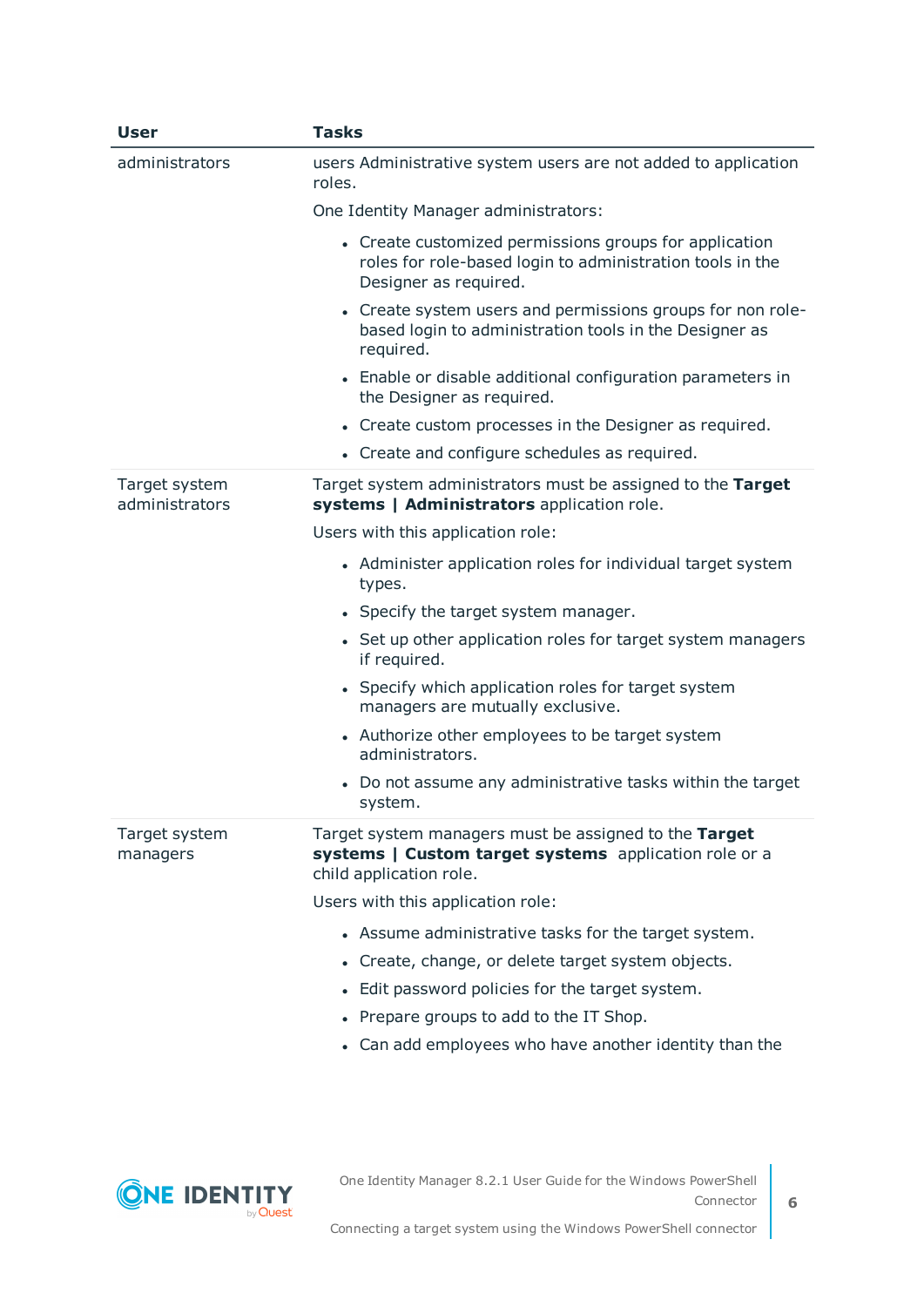| User | Tasks                                                                                                                                           |
|------|-------------------------------------------------------------------------------------------------------------------------------------------------|
|      | <b>Primary identity.</b>                                                                                                                        |
|      | • Configure synchronization in the Synchronization Editor<br>and define the mapping for comparing target systems and<br>One Identity Manager.   |
|      | • Edit the synchronization's target system types and<br>outstanding objects.                                                                    |
|      | • Authorize other employees within their area of<br>responsibility as target system managers and create child<br>application roles if required. |

#### **Table 3: User and permissions groups for role-based login: Default table mapping**

| <b>User</b>                            | <b>Tasks</b>                                                                                                                                 |
|----------------------------------------|----------------------------------------------------------------------------------------------------------------------------------------------|
| One Identity Manager<br>administrators | One Identity Manager administrator and administrative system<br>users Administrative system users are not added to application<br>roles.     |
|                                        | One Identity Manager administrators:                                                                                                         |
|                                        | • Create customized permissions groups for application<br>roles for role-based login to administration tools in the<br>Designer as required. |
|                                        | • Create system users and permissions groups for non role-<br>based login to administration tools in the Designer as<br>required.            |
|                                        | • Enable or disable additional configuration parameters in<br>the Designer as required.                                                      |
|                                        | • Create custom processes in the Designer as required.                                                                                       |
|                                        | • Create and configure schedules as required.                                                                                                |
|                                        | Custom application role Users with this application role:                                                                                    |
|                                        | • Configure and start synchronization in the<br>Synchronization Editor.                                                                      |
|                                        | • Edit the synchronization's target system types as well as<br>outstanding objects in the Manager.                                           |
|                                        | The application role gets its permissions through a custom<br>permissions group and the vi_4_SYNCPROJECT_ADMIN                               |

permissions group.

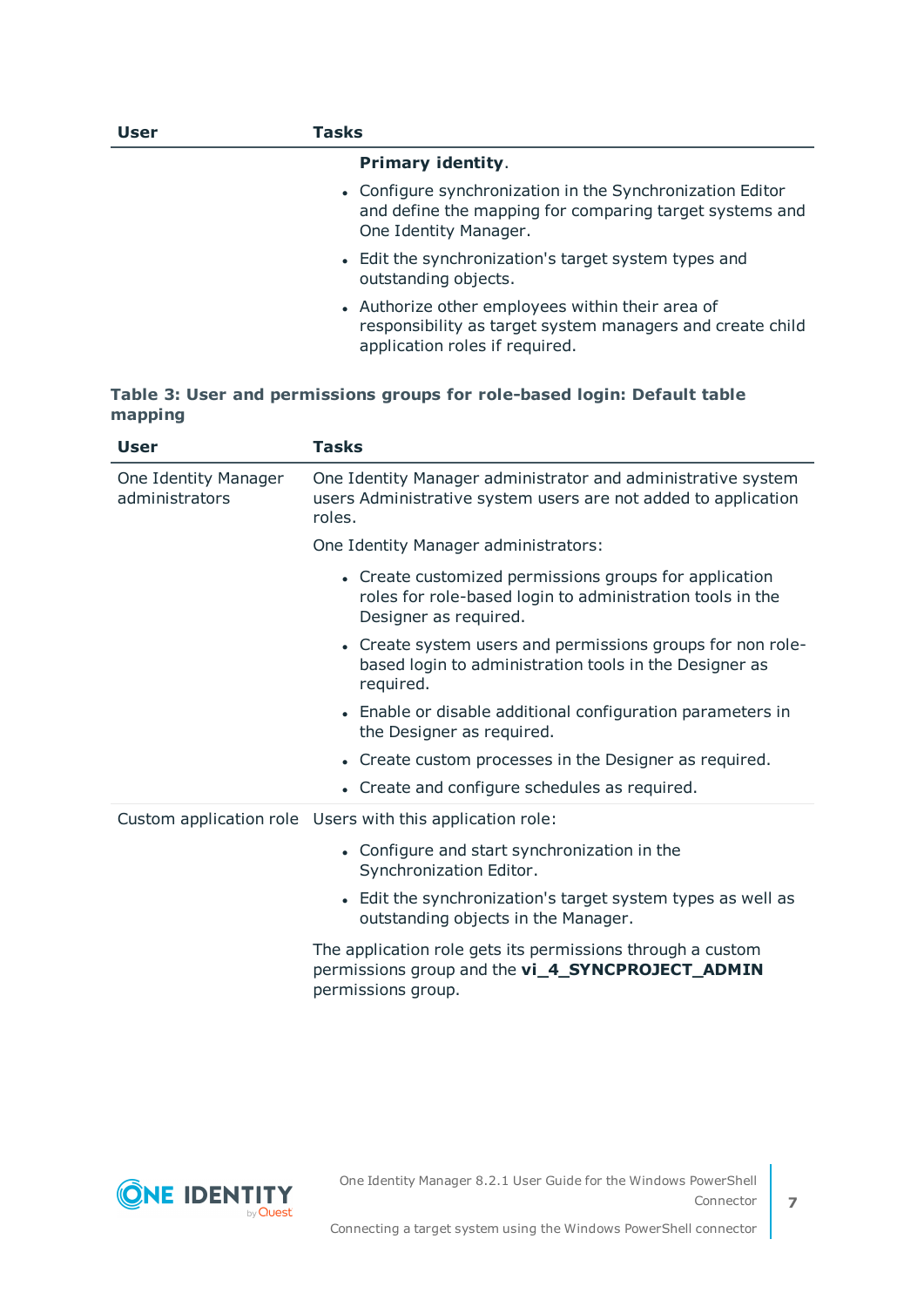#### **Table 4: Users and permissions groups for role-based login: Custom table mapping**

| <b>User</b>                            | <b>Tasks</b>                                                                                                                                                                                                                                           |
|----------------------------------------|--------------------------------------------------------------------------------------------------------------------------------------------------------------------------------------------------------------------------------------------------------|
| One Identity Manager<br>administrators | One Identity Manager administrator and administrative system<br>users Administrative system users are not added to application<br>roles.                                                                                                               |
|                                        | One Identity Manager administrators:                                                                                                                                                                                                                   |
|                                        | • Create customized permissions groups for application<br>roles for role-based login to administration tools in the<br>Designer as required.                                                                                                           |
|                                        | • Create system users and permissions groups for non role-<br>based login to administration tools in the Designer as<br>required.                                                                                                                      |
|                                        | • Enable or disable additional configuration parameters in<br>the Designer as required.                                                                                                                                                                |
|                                        | • Create custom processes in the Designer as required.                                                                                                                                                                                                 |
|                                        | • Create and configure schedules as required.                                                                                                                                                                                                          |
| Application roles for<br>custom tasks  | Administrators must be assigned to the Custom  <br>Administrators application role.                                                                                                                                                                    |
|                                        | Users with this application role:                                                                                                                                                                                                                      |
|                                        | • Administrate custom application roles.                                                                                                                                                                                                               |
|                                        | • Set up other application roles for managers if required.                                                                                                                                                                                             |
| Manager for custom<br>tasks            | Managers must be assigned to the Custom   Managers<br>application role or a child role.                                                                                                                                                                |
|                                        | Users with this application role:                                                                                                                                                                                                                      |
|                                        | • Add custom task in One Identity Manager.                                                                                                                                                                                                             |
|                                        | • Configure and start synchronization in the<br>Synchronization Editor.                                                                                                                                                                                |
|                                        | • Edit the synchronization's target system types as well as<br>outstanding objects in the Manager.                                                                                                                                                     |
|                                        | You can use these application roles, for example, to guarantee<br>One Identity Manager user permissions on custom tables or<br>columns. All application roles that you define here must obtain<br>their permissions through custom permissions groups. |
|                                        | The application role gets its permissions through a custom<br>permissions group and the vi_4_SYNCPROJECT_ADMIN<br>permissions group.                                                                                                                   |

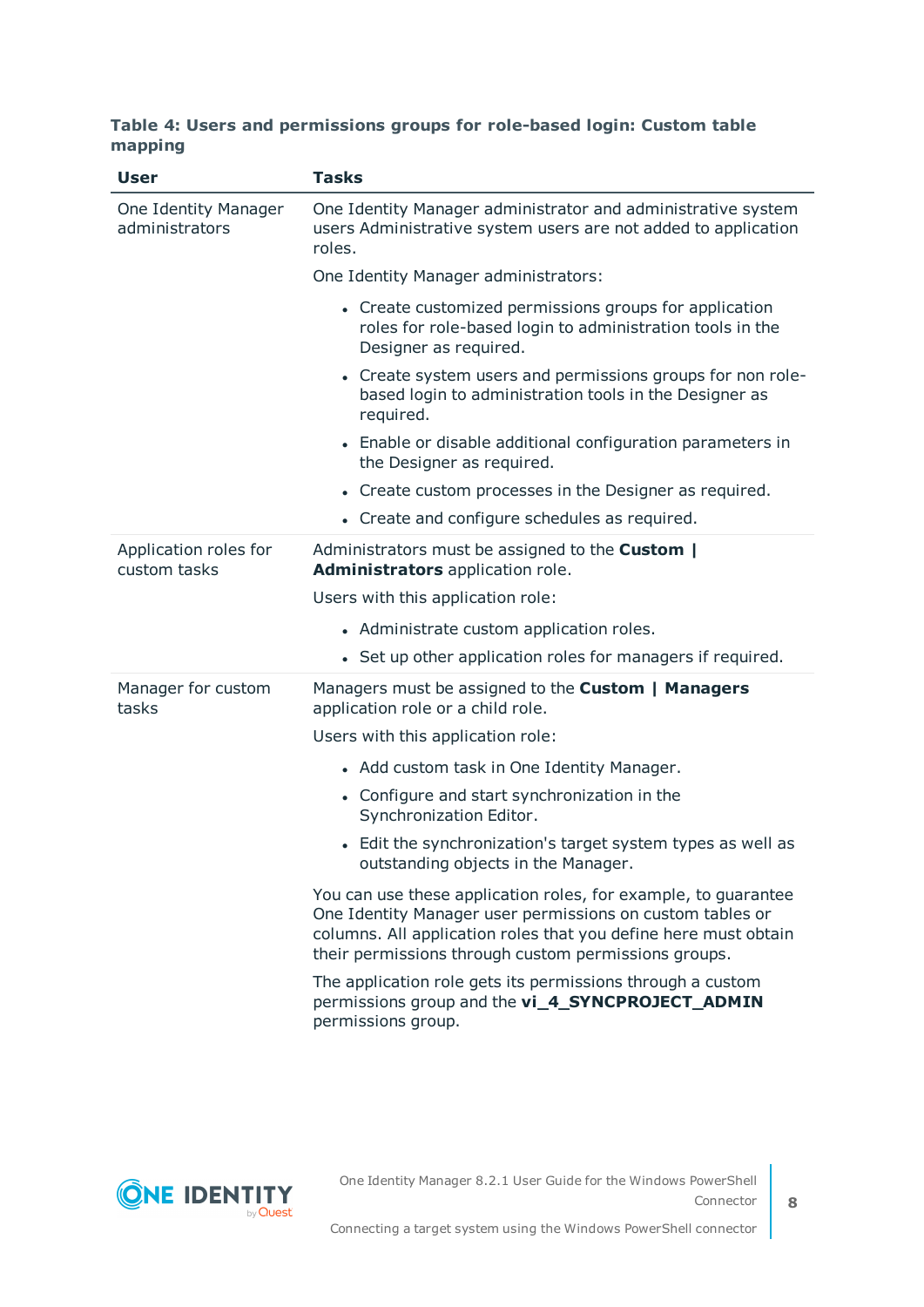#### *To configure synchronization projects and target system synchronization (in the use cases 2 and 3)*

- 1. Set up a custom permissions group with all permissions for configuring synchronization and editing synchronization objects.
- 2. Assign a custom application role to this permissions group.

#### **Detailed information about this topic**

• Setting up custom application roles for [synchronization](#page-8-0) on page 9

### <span id="page-8-0"></span>**Setting up custom application roles for synchronization**

For role-based login, create a custom application role to guarantee One Identity Manager users the necessary permissions for configuring synchronization and handling outstanding objects. This application role obtains the required permissions by using a custom permissions group.

#### *To set up an application role for synchronization (use case 2):*

- 1. In the Manager, select the default application role to use to edit the objects you want to synchronization.
	- Establish the application role's default permissions group.

If you want to import employee data, for example, select the **Identity Management | Employees | Administrators** application role. The default permissions group of this application role is **vi\_4\_PERSONADMIN**.

- 2. In the Designer, create a new permissions group .
	- <sup>l</sup> Set the **Only use for role based authentication** option.
- 3. Make the new permissions group dependent on the **vi\_4\_SYNCPROJECT\_ADMIN** permissions group.

Then the **vi\_4\_SYNCPROJECT\_ADMIN** permissions groups must be assigned as the parent permissions group. This means that the new permissions group inherits the properties.

4. Make the new permissions group dependent on the default permissions group of the selected default application role.

Then the default permissions groups must be assigned as the parent permissions group. This means that the new permissions group inherits the properties.

- 5. Save the changes.
- 6. In the Manager, create a new application role.

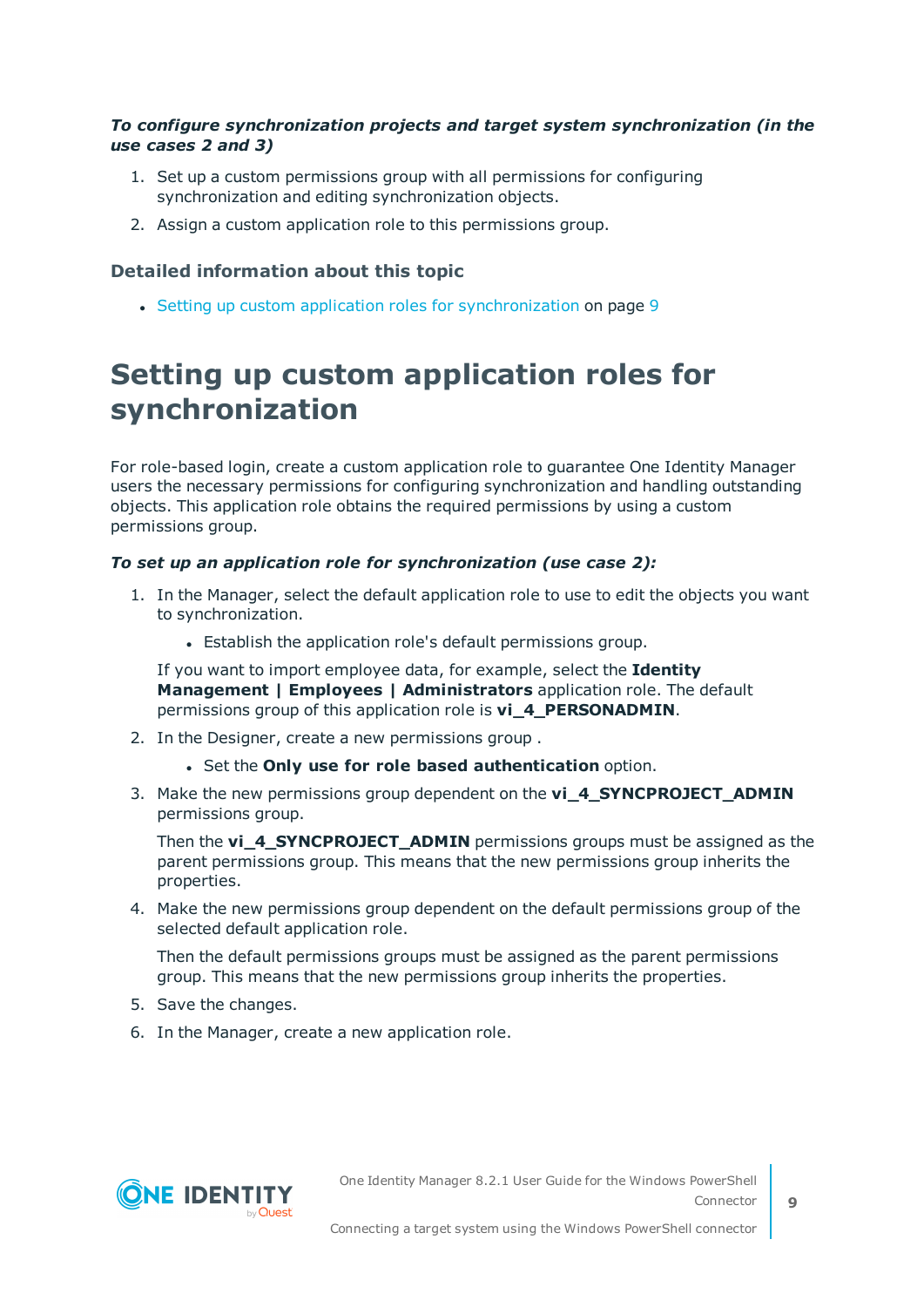- a. Assign the selected application role to be the parent application role.
- b. Assign the newly created permissions group.
- 7. Assign employees to this application role.
- 8. Save the changes.

#### *To set up an application role for synchronization (use case 3):*

- 1. In the Designer, create a new permissions group for custom tables that are populated by synchronization.
	- <sup>l</sup> Set the **Only use for role based authentication** option.
- 2. Guarantee this permissions group all the required permissions to the custom tables.
- 3. Create another permissions group for synchronization.
	- <sup>l</sup> Set the **Only use for role based authentication** option.
- 4. Make the permissions group for synchronization dependent on the permissions group for custom tables.

Then the permissions group for custom tables must be assigned as the parent permissions group. This means the permissions groups for synchronization inherits its properties.

5. Make the permissions group for synchronization dependent on the **vi\_4\_ SYNCPROJECT ADMIN** permissions group.

Then the **vi\_4\_SYNCPROJECT\_ADMIN** permissions groups must be assigned as the parent permissions group. This means the permissions groups for synchronization inherits its properties.

- 6. Save the changes.
- 7. In the Manager, create a new application role.
	- a. Assign the **Custom | Managers** application role as the parent application role.
	- b. Assign the permissions group for the synchronization.
- 8. Assign employees to this application role.
- 9. Save the changes.

For more information about setting up application roles and permissions groups, see the *One Identity Manager Authorization and Authentication Guide*.

## <span id="page-9-0"></span>**Setting up the synchronization server**

A server with the following software must be available for setting up synchronization:

• Windows operating system

The following versions are supported:

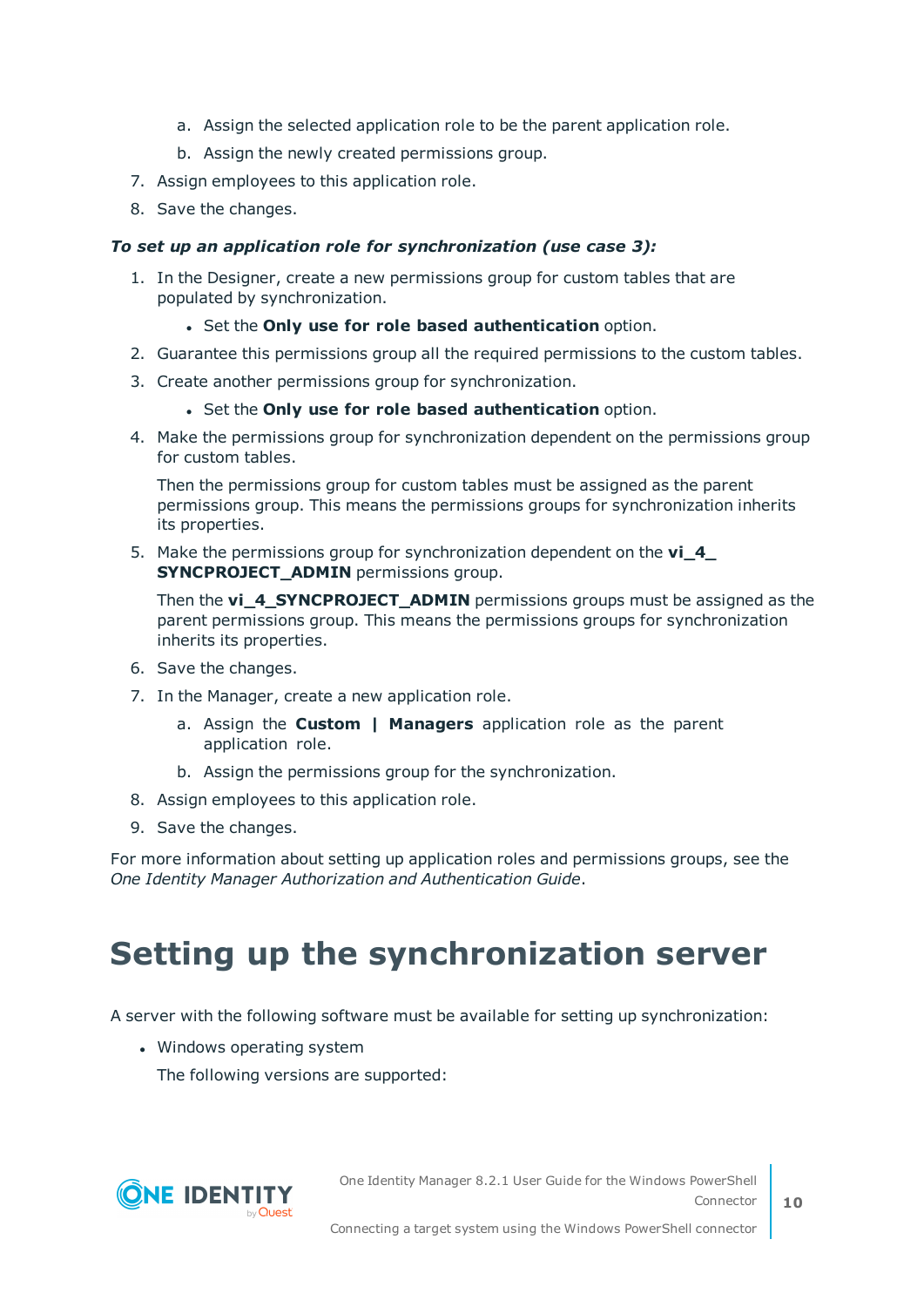- Windows Server 2022
- Windows Server 2019
- Windows Server 2016
- Windows Server 2012 R2
- Windows Server 2012
- Microsoft .NET Framework Version 4.7.2 or later

NOTE: Take the target system manufacturer's recommendations into account.

- Windows Installer
- Windows Management Framework 4.0 or Windows PowerShell Version 3.0 or later
- Target system-specific Windows PowerShell modules or snap-ins
- One Identity Manager Service
	- Install One Identity Manager components with the installation wizard.
		- 1. Select the **Select installation modules with existing database** option.
		- 2. Select the **Server | Job server** machine role.

For more information about system requirements for installing the One Identity Manager Service, see the *One Identity Manager Installation Guide*.

All One Identity Manager Service actions are run against the target system environment on the synchronization server. Data entries required for synchronization and administration with the One Identity Manager database are processed by the synchronization server. The synchronization server must be declared as a Job server in One Identity Manager.

NOTE: If several target system environments of the same type are synchronized under the same synchronization server, it is recommended that you set up a Job server for each target system for performance reasons. This avoids unnecessary swapping of connections to target systems because a Job server only has to process tasks of the same type (re-use of existing connections).

Use the One Identity Manager Service to install the Server Installer. The program runs the following steps:

- Sets up a Job server.
- Specifies machine roles and server function for the Job server.
- Remotely installs One Identity Manager Service components corresponding to the machine roles.
- Configures the One Identity Manager Service.
- Starts the One Identity Manager Service.

NOTE: The program performs a remote installation of the One Identity Manager Service. Local installation of the service is not possible with this program.

To remotely install the One Identity Manager Service, you must have an administrative workstation on which the One Identity Manager components are installed. For detailed information about installing a workstation, see the *One Identity Manager Installation Guide*.

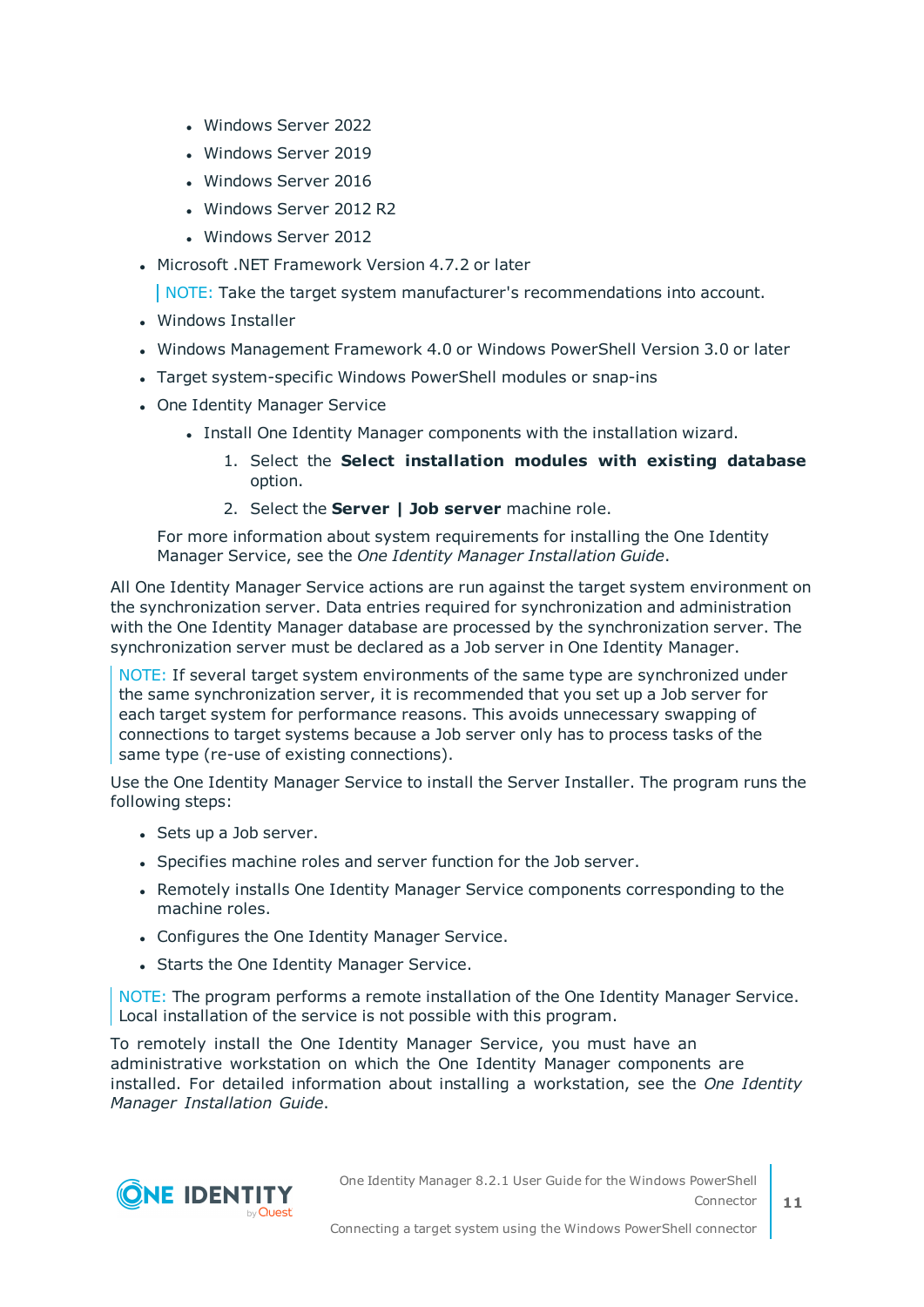NOTE: To generate processes for the Job server, you need the provider, connection parameters, and the authentication data. By default, this information is determined from the database connection data. If the Job server runs through an application server, you must configure extra connection data in the Designer. For detailed information about setting up Job servers, see the *One Identity Manager Configuration Guide*.

#### *To remotely install and configure One Identity Manager Service on a server*

- 1. Start the Server Installer program on your administrative workstation.
- 2. On the **Database connection** page, enter the valid connection credentials for the One Identity Manager database.
- 3. On the **Server properties** page, specify the server on which you want to install the One Identity Manager Service.
	- a. Select a Job server from the **Server** menu.

 $- OR -$ 

To create a new Job server, click **Add**.

- b. Enter the following data for the Job server.
	- **. Server: Name of the Job server.**
	- <sup>l</sup> **Queue**: Name of the queue to handle the process steps. Each Job server within the network must have a unique queue identifier. The process steps are requested by the Job queue using this exact queue name. The queue identifier is entered in the One Identity Manager Service configuration file.
	- <sup>l</sup> **Full server name**: Full server name in accordance with DNS syntax.

Syntax:

<Name of servers>.<Fully qualified domain name>

NOTE: You can use the **Extended** option to make changes to other properties for the Job server. You can also edit the properties later with the Designer.

- 4. On the **Machine roles** page, select **Job server**.
- 5. On the **Server functions** page, select **Windows PowerShell connector**.
- 6. On the **Service Settings** page, enter the connection data and check the One Identity Manager Service configuration.

NOTE: The initial service configuration is predefined. If further changes need to be made to the configuration, you can do this later with the Designer. For detailed information about configuring the service, see the *One Identity Manager Configuration Guide*.

- For a direct connection to the database:
	- 1. Select **Process collection > sqlprovider**.
	- 2. Click the **Connection parameter** entry, then click the **Edit** button.
	- 3. Enter the connection data for the One Identity Manager database.

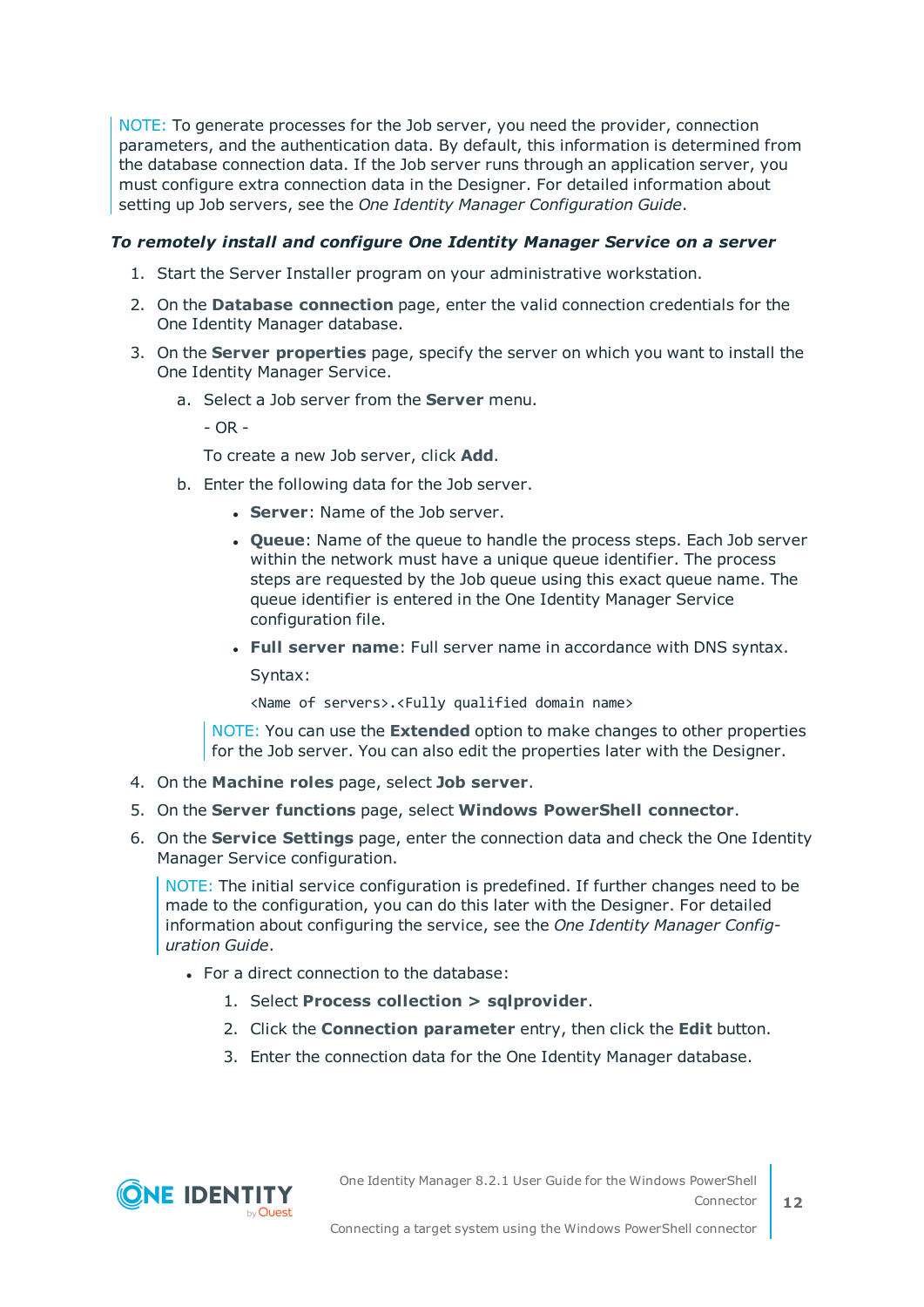- For a connection to the application server:
	- 1. Select **Process collection**, click the **Insert** button and select **AppServerJobProvider**.
	- 2. Click the **Connection parameter** entry, then click the **Edit** button.
	- 3. Enter the connection data for the application server.
	- 4. Click the **Authentication data** entry and click the **Edit** button.
	- 5. Select the authentication module. Depending on the authentication module, other data may be required, such as user and password. For detailed information about One Identity Manager authentication modules, see the *One Identity Manager Authorization and Authentication Guide*.
- 7. To configure remote installations, click **Next**.
- 8. Confirm the security prompt with **Yes**.
- 9. On the **Select installation source** page, select the directory with the install files. Change the directory if necessary.
- 10. If the database is encrypted, on the **Select private key file** page, select the file with the private key.
- 11. On the **Service access** page, enter the service's installation data.
	- **Computer**: Enter the name or IP address of the server that the service is installed and started on.
	- **. Service account:** Enter the details of the user account that the One Identity Manager Service is running under. Enter the user account, the user account's password and password confirmation.

The service is installed using the user account with which you are logged in to the administrative workstation. If you want to use another user account for installing the service, you can enter it in the advanced options. You can also change the One Identity Manager Service details, such as the installation directory, name, display name, and the One Identity Manager Service description, using the advanced options.

12. Click **Next** to start installing the service.

Installation of the service occurs automatically and may take some time.

13. Click **Finish** on the last page of the Server Installer.

NOTE: In a default installation, the service is entered in the server's service management with the name **One Identity Manager Service**.

## <span id="page-12-0"></span>**Creating a synchronization project**

A synchronization project collects all the information required for synchronizing the One Identity Manager database with a target system. Connection data for target systems, schema types and properties, mapping, and synchronization workflows all belong to this.

Have the following information available for setting up a synchronization project.

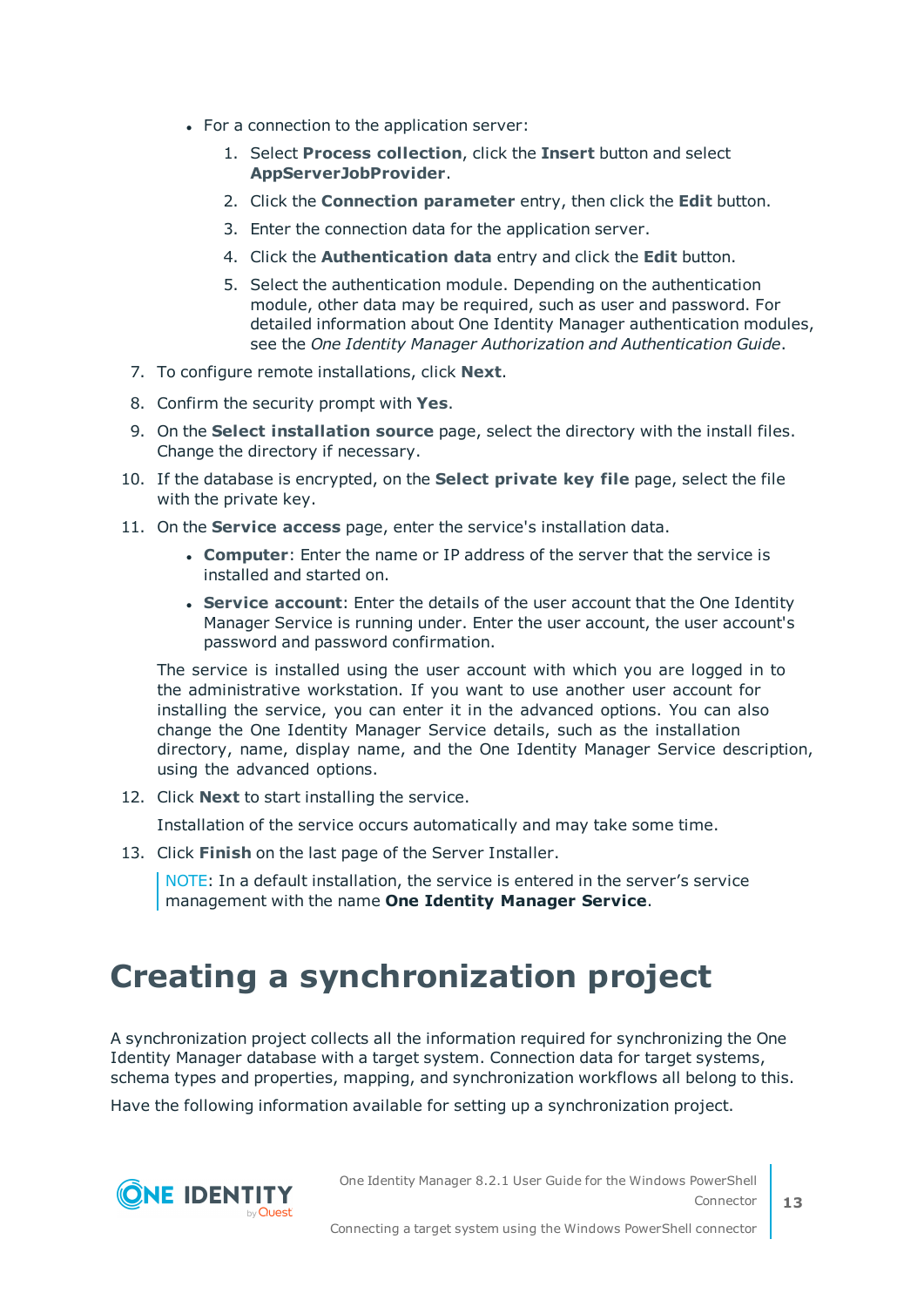| <b>Data</b>                 | <b>Explanation</b>                                                                                                                                                                                                                                                                                                                                                                                                                                                                                                                                                            |
|-----------------------------|-------------------------------------------------------------------------------------------------------------------------------------------------------------------------------------------------------------------------------------------------------------------------------------------------------------------------------------------------------------------------------------------------------------------------------------------------------------------------------------------------------------------------------------------------------------------------------|
| Definition file             | You provide the required Windows PowerShell cmdlets, schema<br>types, schema properties and connection parameters in an XML<br>file.                                                                                                                                                                                                                                                                                                                                                                                                                                          |
| Synchronization<br>server   | All One Identity Manager Service actions are run against the<br>target system environment on the synchronization server. Data<br>entries required for synchronization and administration with the<br>One Identity Manager database are processed by the<br>synchronization server.                                                                                                                                                                                                                                                                                            |
|                             | Installed components:                                                                                                                                                                                                                                                                                                                                                                                                                                                                                                                                                         |
|                             | • One Identity Manager Service (started)                                                                                                                                                                                                                                                                                                                                                                                                                                                                                                                                      |
|                             | The synchronization server must be declared as a Job server in<br>One Identity Manager. The Job server name is required.                                                                                                                                                                                                                                                                                                                                                                                                                                                      |
|                             | For more information, see Setting up the synchronization server<br>on page 10.                                                                                                                                                                                                                                                                                                                                                                                                                                                                                                |
| Remote connection<br>server | To configure synchronization with a target system, One Identity<br>Manager must load the data from the target system. One<br>Identity Manager communicates directly with the target system<br>to do this. Sometimes direct access from the workstation, on<br>which the Synchronization Editor is installed, is not possible. For<br>example, because of the firewall configuration or the<br>workstation does not fulfill the necessary hardware and software<br>requirements. If direct access is not possible from the<br>workstation, you can set up a remote connection. |
|                             | The remote connection server and the workstation must be in<br>the same Active Directory domain.                                                                                                                                                                                                                                                                                                                                                                                                                                                                              |
|                             | Remote connection server configuration:                                                                                                                                                                                                                                                                                                                                                                                                                                                                                                                                       |
|                             | • One Identity Manager Service is started                                                                                                                                                                                                                                                                                                                                                                                                                                                                                                                                     |
|                             | • RemoteConnectPlugin is installed                                                                                                                                                                                                                                                                                                                                                                                                                                                                                                                                            |
|                             | The remote connection server must be declared as a Job server<br>in One Identity Manager. The Job server name is required.                                                                                                                                                                                                                                                                                                                                                                                                                                                    |
|                             | TIP: The remote connection server requires the same config-<br>uration as the synchronization server (with regard to the<br>installed software and entitlements). Use the synchronization<br>as remote connection server at the same time, by simply<br>installing the RemoteConnectPlugin as well.                                                                                                                                                                                                                                                                           |
|                             | For more detailed information about setting up a remote<br>connection, see the One Identity Manager Target System<br>Synchronization Reference Guide.                                                                                                                                                                                                                                                                                                                                                                                                                         |

#### **Table 5: Information required for setting up a synchronization project**

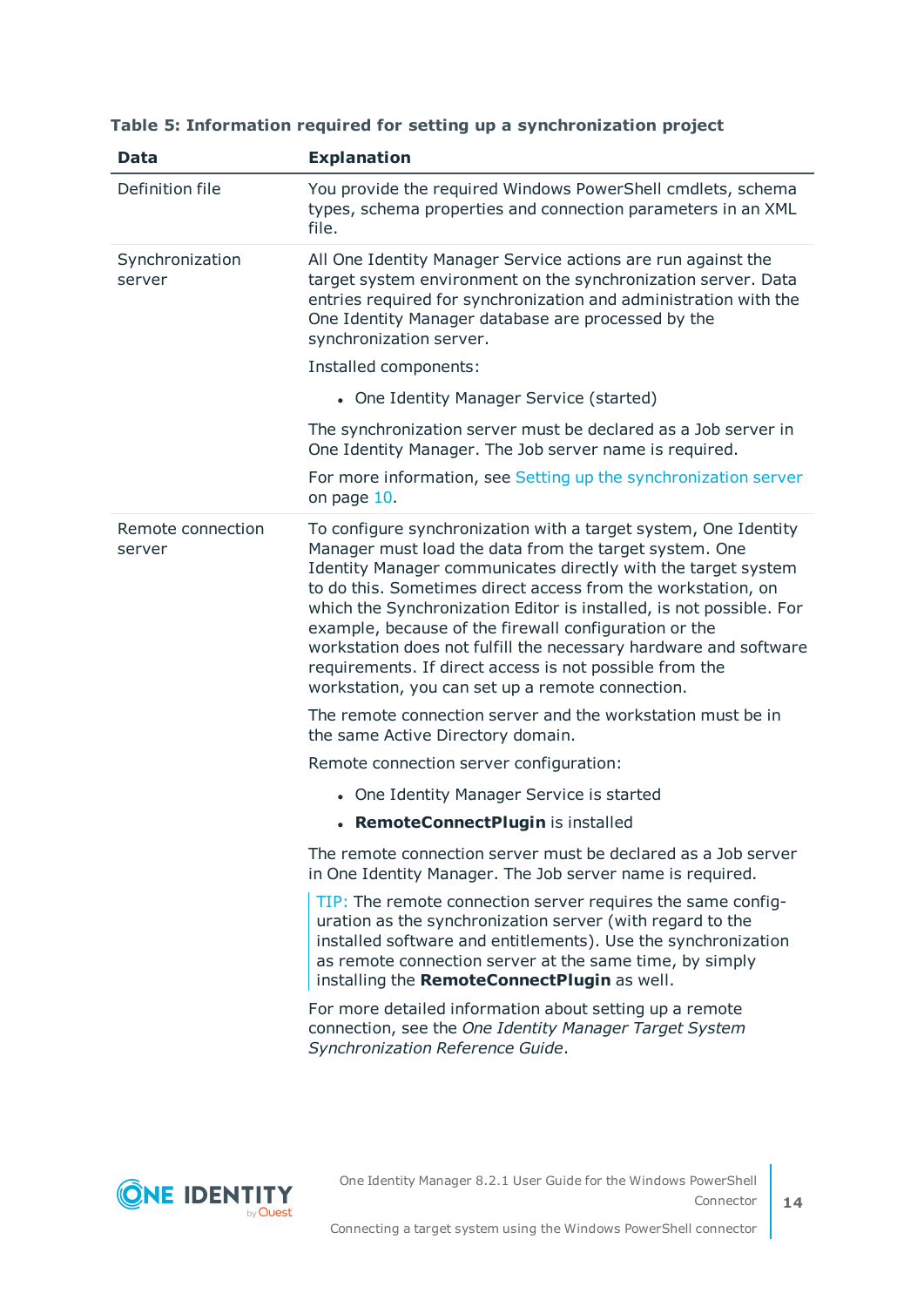| Data                        | <b>Explanation</b>                                                                                                                                                                                                                                                                                                    |
|-----------------------------|-----------------------------------------------------------------------------------------------------------------------------------------------------------------------------------------------------------------------------------------------------------------------------------------------------------------------|
| Synchronization<br>workflow | Set the option Data import in the synchronization step if<br>synchronization data is imported from a secondary system. You<br>cannot select the processing method "MarkAsOutstanding" for<br>these synchronization steps.                                                                                             |
|                             | For more detailed information about synchronizing user data<br>with different systems, see the One Identity Manager Target<br>System Synchronization Reference Guide.                                                                                                                                                 |
| Base object                 | If no base object can be specified, you can assign a base table<br>and the synchronization server.                                                                                                                                                                                                                    |
|                             | • Select the table from the <b>Base table</b> menu in which to<br>import the objects. The base table can be used to defined<br>downstream processes for synchronization. For more<br>information about downstream processes, see the One<br><b>Identity Manager Target System Synchronization</b><br>Reference Guide. |
|                             | • The Synchronization server menu displays all Job<br>servers with an enabled Windows PowerShell<br><b>Connector</b> server function.                                                                                                                                                                                 |
| Variable set                | If you implement specialized variable sets, ensure that the start<br>up configuration and the base object use the same variable set.                                                                                                                                                                                  |

#### *To configure synchronization with the Windows PowerShell connector*

- 1. Create a definition file, which described the structure of the target system and the Windows PowerShell cmdlets to use.
- 2. Create a new synchronization project.
- 3. Add mappings. Define property mapping rules and object matching rules.
- 4. Create synchronization workflows.
- 5. Create a start up configuration.
- 6. Define the synchronization scope.
- 7. Specify the base object of the synchronization.
- 8. Specify the extent of the synchronization log.
- 9. Run a consistency check.
- 10. Activate the synchronization project.
- 11. Save the new synchronization project in the database.

For more detailed information about creating the various components of the synchronization configuration (for example, mappings, workflows, or start-up configuration), see the *One Identity Manager Target System Synchronization Reference Guide*.

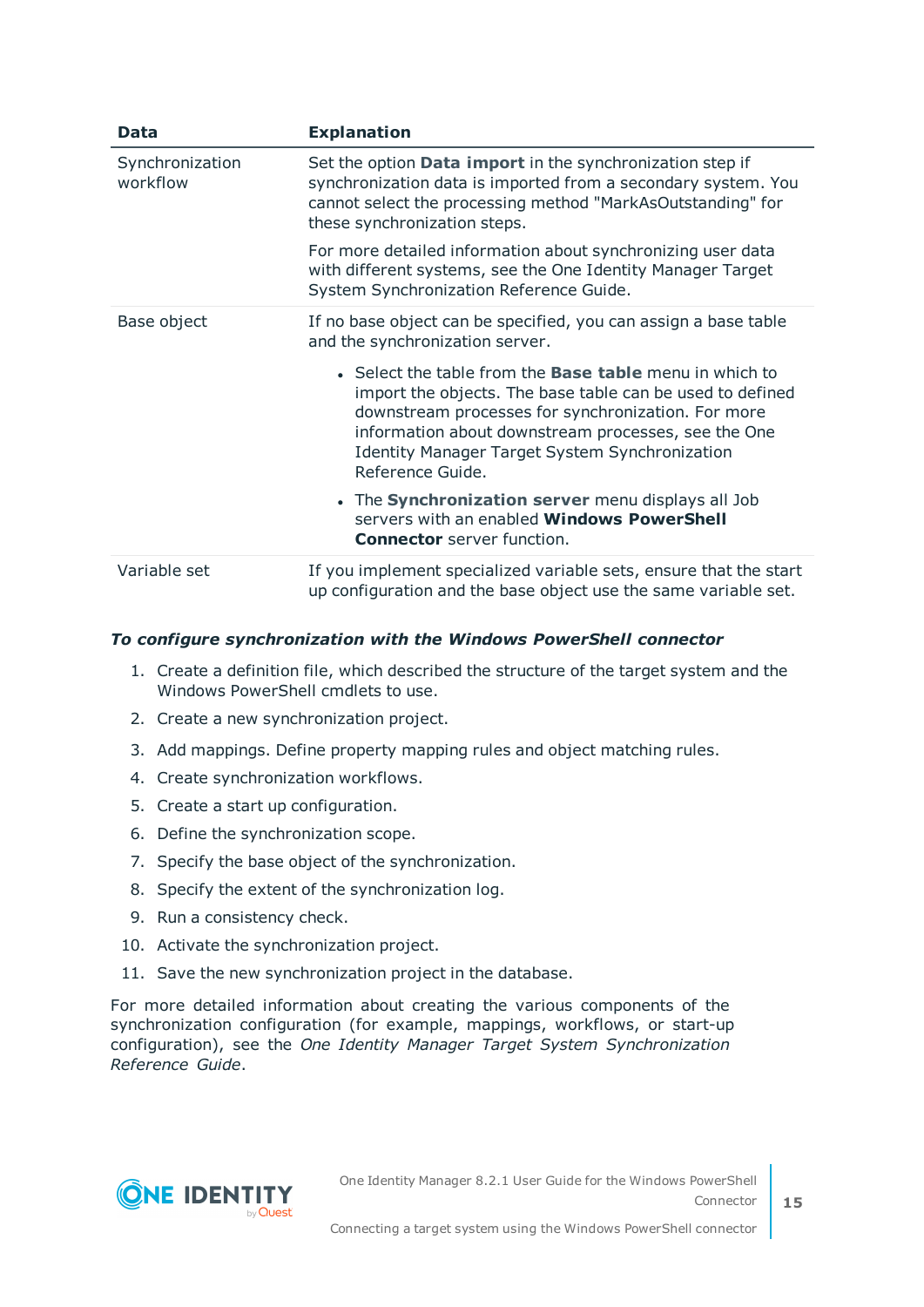#### **Detailed information about this topic**

- $\cdot$  Creating [definition](#page-15-0) files on page 16
- How to set up a [synchronization](#page-15-1) project on page 16

### <span id="page-15-0"></span>**Creating definition files**

When you set up synchronization, you enter the required Windows PowerShell cmdlets, schema types, schema properties and the information required for logging in to the target system in XML notation. Create one XML file for this, which contains the entire definition. The definition file is loaded when you configure synchronization in the project wizard. You can create Synchronization Editor maps and synchronization workflows based on this definition.

You can find an example of a definition file on the One Identity Manager installation medium in ..\Modules\TSB\dvd\AddOn\SDK\ADSample.xml.

### <span id="page-15-1"></span>**How to set up a synchronization project**

There is a wizard to assist you with setting up a synchronization project. This wizard takes you through all the steps you need to set up initial synchronization with a target system. Click **Next** once you have entered all the data for a step.

NOTE: The following sequence describes how to configure a synchronization project if the Synchronization Editor is both:

- <sup>l</sup> Run in default mode
- Started from the Launchpad

If you run the project wizard in expert mode or directly from the Synchronization Editor, additional configuration settings can be made. Follow the project wizard instructions through these steps.

#### *To set up a synchronization project*

1. Start the Launchpad and log in on the One Identity Manager database.

NOTE: If synchronization is run by an application server, connect the database through the application server.

2. Select the **Windows PowerShell Connector**. Click **Run**.

This starts the Synchronization Editor's project wizard.

3. On the **System access** page, specify how One Identity Manager can access the target system.

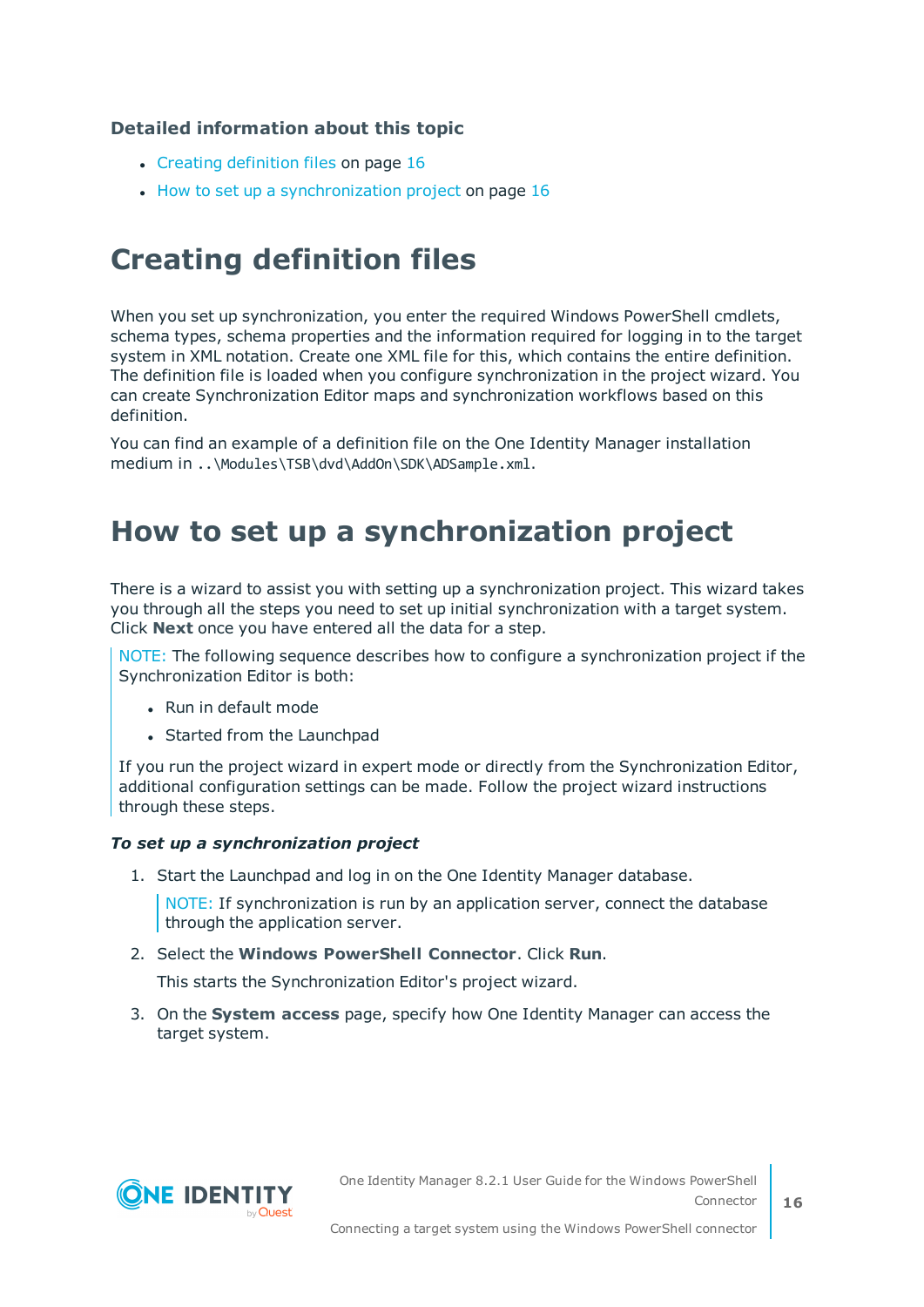- If access is possible from the workstation on which you started the Synchronization Editor, do not change any settings.
- If access is not possible from the workstation on which you started the Synchronization Editor, you can set up a remote connection.

Enable the **Connect using remote connection server** option and select the server to be used for the connection under **Job server**.

- <sup>l</sup> Click **Next** to start the system connection wizard for connecting with the Windows PowerShell.
- 4. Click **Next** on the start page of system connection wizard.
- 5. On the **Connector Definition** page, you enter the required Windows PowerShell cmdlets, schema types, schema properties, and the information required for logging in to the target system in XML notation.

| <b>Property</b>           | <b>Description</b>                                                                                            |
|---------------------------|---------------------------------------------------------------------------------------------------------------|
| System<br>ID/Name         | Unique identifier of the system connection.                                                                   |
| Concurrent<br>connections | Maximum number of concurrent connection to the target system.                                                 |
| Definition                | Definition that converts the target system schema into Cmdlet<br>calls. Enter the definition in XML notation. |
|                           | 1. To load the definition from a definition file, click $\blacksquare$ .                                      |
|                           | 2. To check the consistency of the definition, click $\blacksquare$ .                                         |

#### **Table 6: Connector definition**

- 6. Enter the data for the required connection parameter on the **Connection data** page. All the parameters from the ConnectionParameters element of the XML definition are queried.
- 7. You can save the connection data on the last page of the system connection wizard.
	- **.** Set the **Save connection locally** option to save the connection data. This can be reused when you set up other synchronization projects.
	- <sup>l</sup> Click **Finish**, to end the system connection wizard and return to the project wizard.
- 8. On the **One Identity Manager Connection** tab, test the data for connecting to the One Identity Manager database. The data is loaded from the connected database. Reenter the password.

#### NOTE:

• If you use an unencrypted One Identity Manager database and have not yet saved any synchronization projects to the database, you need to enter all

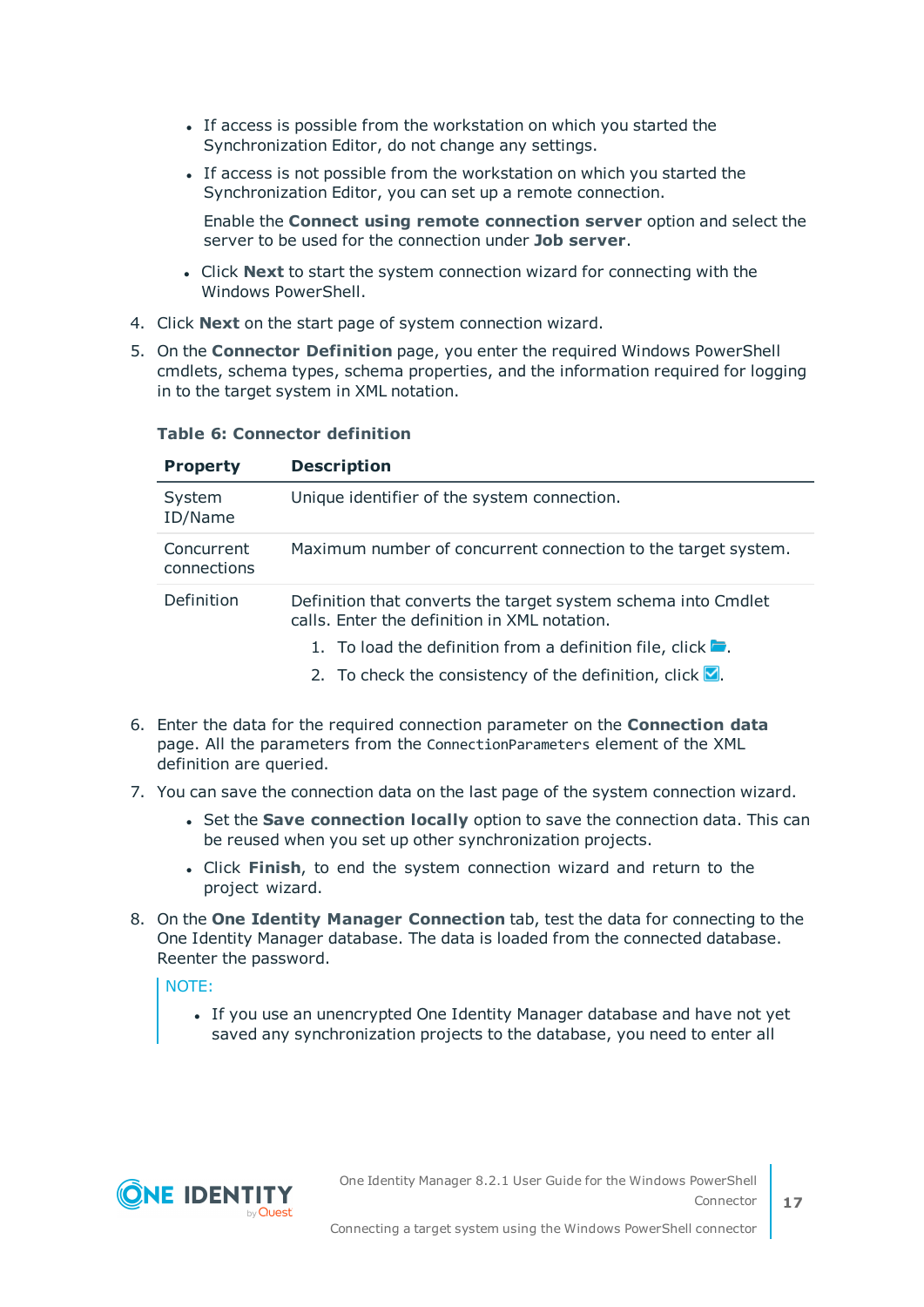connection data again.

- . This page is not shown if a synchronization project already exists.
- 9. The wizard loads the target system schema. This may take a few minutes depending on the type of target system access and the size of the target system.
- 10. On the **Select project template** page, select a project template to use for setting up the synchronization configuration.

NOTE: The Windows PowerShell connector does not provide a default project template for setting up synchronization. If you have created your own project template, you can select it to configure the synchronization project. Otherwise, select **Create blank project**.

11. Enter the general setting for the synchronization project under **General**.

| <b>Property</b>    | <b>Description</b>                                                                                                                                  |
|--------------------|-----------------------------------------------------------------------------------------------------------------------------------------------------|
| Display<br>name    | Display name for the synchronization project.                                                                                                       |
| Script<br>language | Language in which the scripts for this synchronization project are<br>written.                                                                      |
|                    | Scripts are implemented at various points in the synchronization<br>configuration. Specify the script language when you set up an empty<br>project. |
|                    | IMPORTANT: You cannot change the script language once the<br>synchronization project has been saved.                                                |
|                    | If you use a project template, the template's script language is<br>used.                                                                           |
| Description        | Text field for additional explanation.                                                                                                              |

**Table 7: General properties of the synchronization project**

- 12. To close the project wizard, click **Finish**.
- <span id="page-17-0"></span>13. Save the synchronization project in the database.

## **Updating schemas**

All the schema data (schema types and schema properties) of the target system schema and the One Identity Manager schema are available when you are editing a synchronization project. Only a part of this data is really needed for configuring synchronization. If a synchronization project is finished, the schema is compressed to remove unnecessary data from the synchronization project. This can speed up the loading of the synchronization project. Deleted schema data can be added to the synchronization configuration again at a later point.

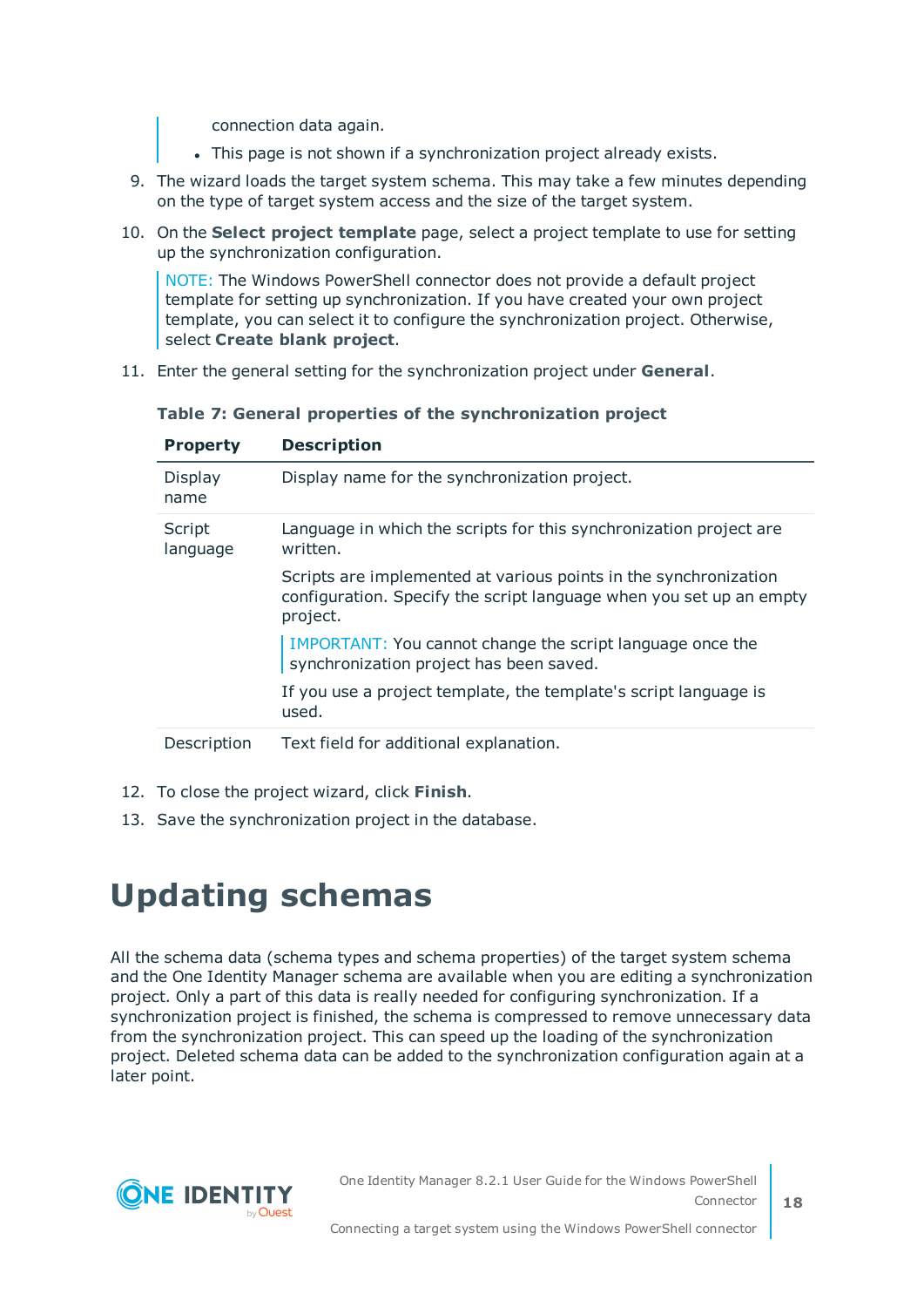If the target system schema or the One Identity Manager schema has changed, these changes must also be added to the synchronization configuration. Then the changes can be added to the schema property mapping.

To include schema data that have been deleted through compression and schema modifications in the synchronization project, update each schema in the synchronization project. This may be necessary if:

- $\bullet$  A schema was changed by:
	- Changes to a target system schema
	- Customizations to the One Identity Manager schema
	- A One Identity Manager update migration
- A schema in the synchronization project was shrunk by:
	- Enabling the synchronization project
	- Saving the synchronization project for the first time
	- Compressing a schema

#### *To update a system connection schema*

- 1. In the Synchronization Editor, open the synchronization project.
- 2. Select the **Configuration > Target system** category.
	- OR -

Select the **Configuration > One Identity Manager connection** category.

- 3. Select the **General** view and click **Update schema**.
- 4. Confirm the security prompt with **Yes**.

This reloads the schema data.

#### *To edit a mapping*

- 1. In the Synchronization Editor, open the synchronization project.
- 2. Select the **Mappings** category.
- 3. Select a mapping in the navigation view.

Opens the Mapping Editor. For more information about mappings, see the *One Identity Manager Target System Synchronization Reference Guide*.

NOTE: The synchronization is deactivated if the schema of an activated synchronization project is updated. Reactivate the synchronization project to synchronize.

## <span id="page-18-0"></span>**Starting synchronization**

Synchronization is started using scheduled process plans. A scheduled process plan is added once a start up configuration is assigned to a schedule. Use schedules to define running times for synchronization.

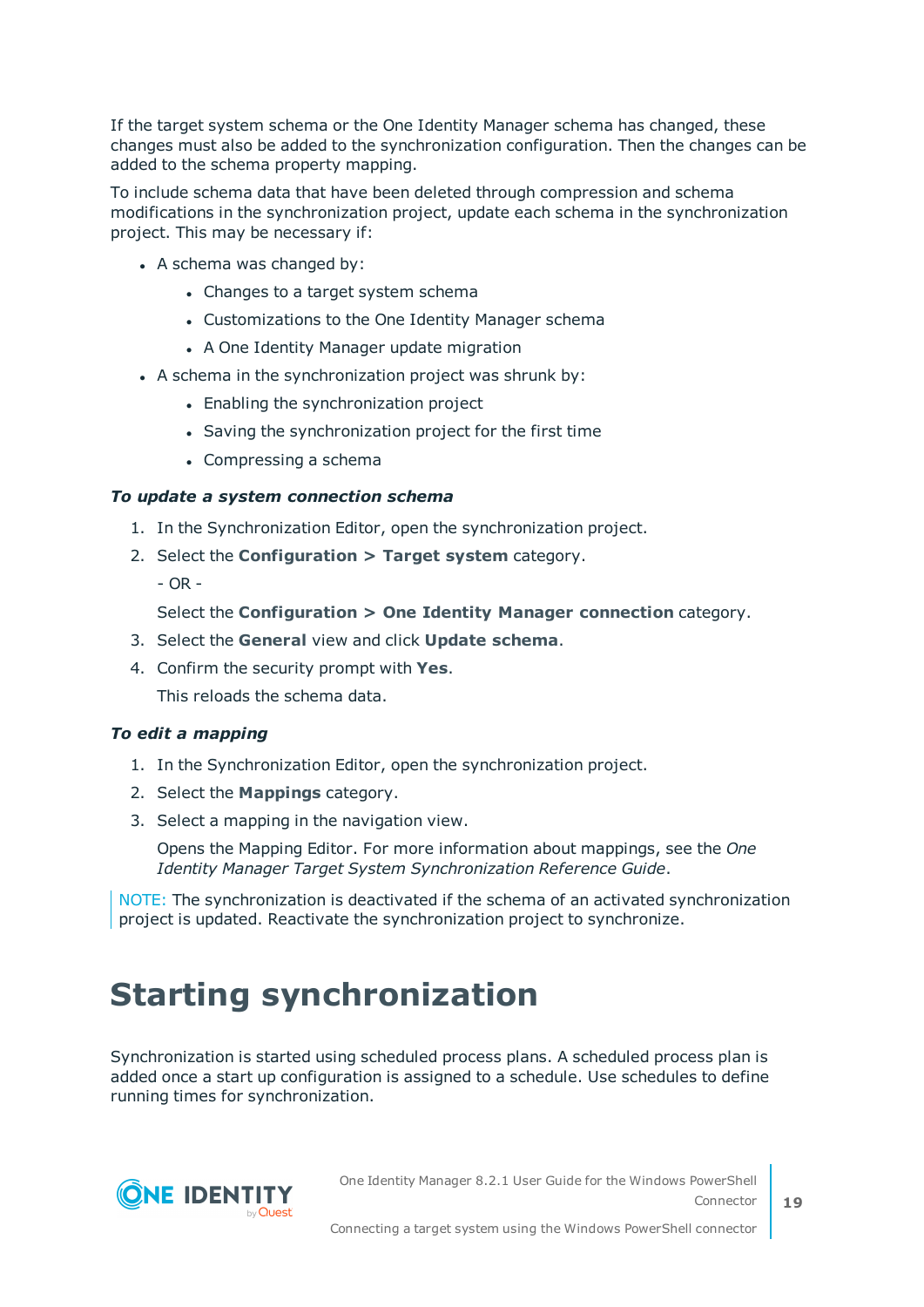NOTE: Synchronization can only be started if the synchronization project is enabled.

To run synchronization regularly, configure, and activate the a schedule. You can also start synchronization manually if there is no active schedule.

IMPORTANT: As long as a synchronization process is running, you must not start another synchronization process for the same target system. This especially applies, if the same synchronization objects would be processed.

- If another synchronization process is started with the same start up configuration, the process is stopped and is assigned **Frozen** status. An error message is written to the One Identity Manager Service log file.
	- Ensure that start up configurations that are used in start up sequences are not started individually at the same time. Assign start up sequences and start up configurations different schedules.
- Starting another synchronization process with different start up configuration that addresses same target system may lead to synchronization errors or loss of data. Specify One Identity Manager behavior in this case, in the start up configuration.
	- Use the schedule to ensure that the start up configurations are run in sequence.
	- Group start up configurations with the same start up behavior.

If you want to specify the order in which target systems are synchronized, use the start up sequence to run synchronization. In a start up sequence, you can combine start up configurations from different synchronization projects and specify the order in which they are run. For more information about start up sequences, see the *One Identity Manager Target System Synchronization Reference Guide*.

## <span id="page-19-0"></span>**Analyzing synchronization**

Synchronization results are summarized in the synchronization log. You can specify the extent of the synchronization log for each system connection individually. One Identity Manager provides several reports in which the synchronization results are organized under different criteria.

#### *To display a synchronization log*

- 1. In the Synchronization Editor, open the synchronization project.
- 2. Select the **Logs** category.
- 3. Click in the navigation view toolbar.

Logs for all completed synchronization runs are displayed in the navigation view.

4. Select a log by double-clicking it.

An analysis of the synchronization is shown as a report. You can save the report.

Synchronization logs are stored for a fixed length of time.



Connecting a target system using the Windows PowerShell connector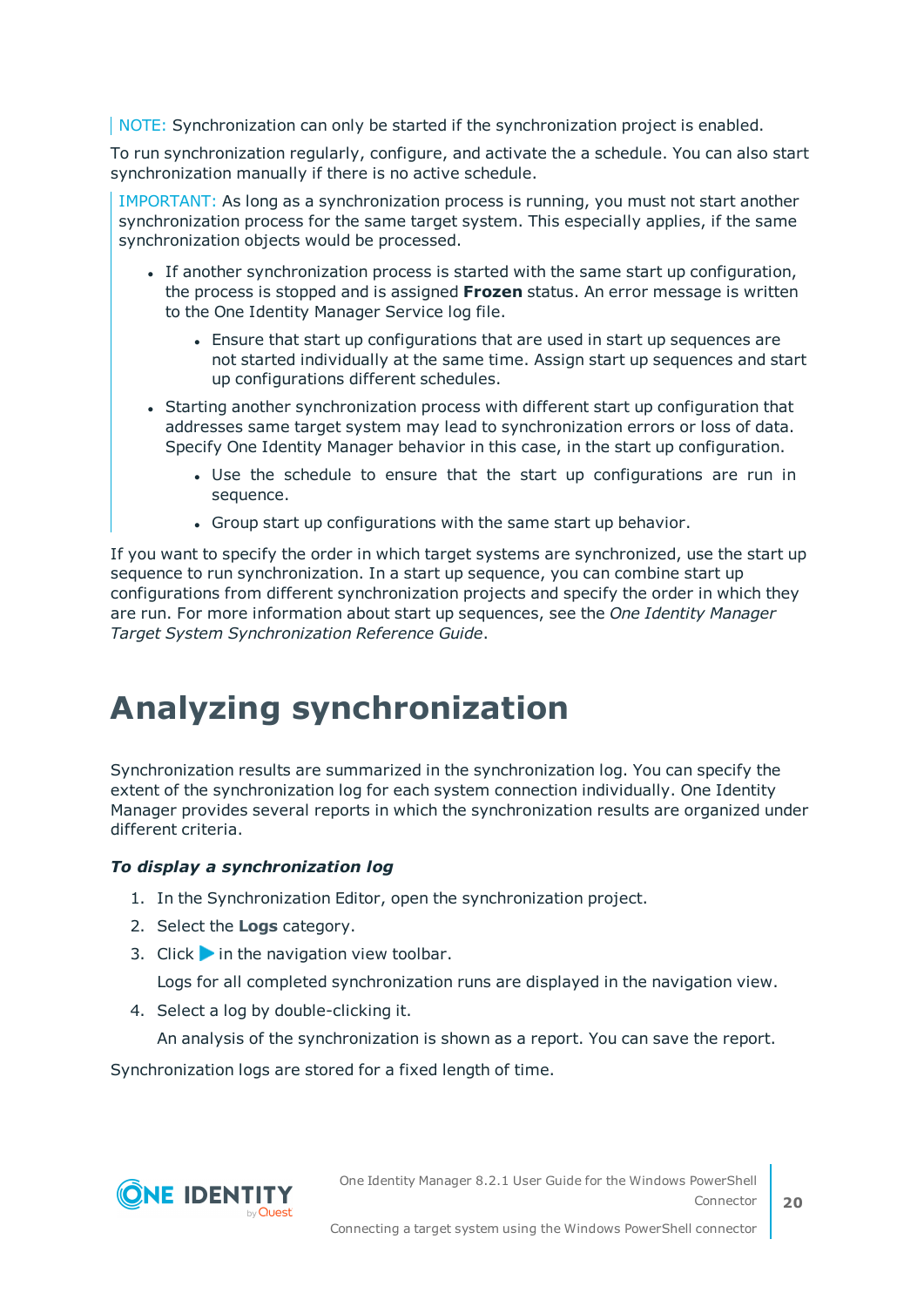#### *To modify the retention period for synchronization logs*

<sup>l</sup> In the Designer, enable the **DPR | Journal | LifeTime** configuration parameter and enter the maximum retention period.

## <span id="page-20-0"></span>**Post-processing outstanding objects**

Objects, which do not exist in the target system, can be marked as outstanding in One Identity Manager by synchronizing. This prevents objects being deleted because of an incorrect data situation or an incorrect synchronization configuration.

Outstanding objects:

- Cannot be edited in One Identity Manager.
- Are ignored by subsequent synchronizations.
- Are ignored by inheritance calculations.

This means, all memberships and assignments remain intact until the outstanding objects have been processed.

Start target system synchronization to do this.

#### *To allow post-processing of outstanding objects*

• Configure target system synchronization.

For more information, see Configuring target system [synchronization](#page-20-1) on page 21.

#### **Related topics**

- [Post-processing](#page-22-0) outstanding objects on page 23
- <span id="page-20-1"></span>• Users and permissions for [synchronizing](#page-3-1) on page 4

### **Configuring target system synchronization**

Create a target system for post-processing outstanding objects. Assign tables you want to be populated by synchronization, to this target system type. Specify the tables for which outstanding objects can be published in the target system during post-processing. Define a process for publishing the objects.

#### *To create a target system type*

- 1. In the Manager, select the **Data Synchronization > Basic configuration data > Target system types** category.
- 2. Click  $\mathbf{r}$  in the result list.

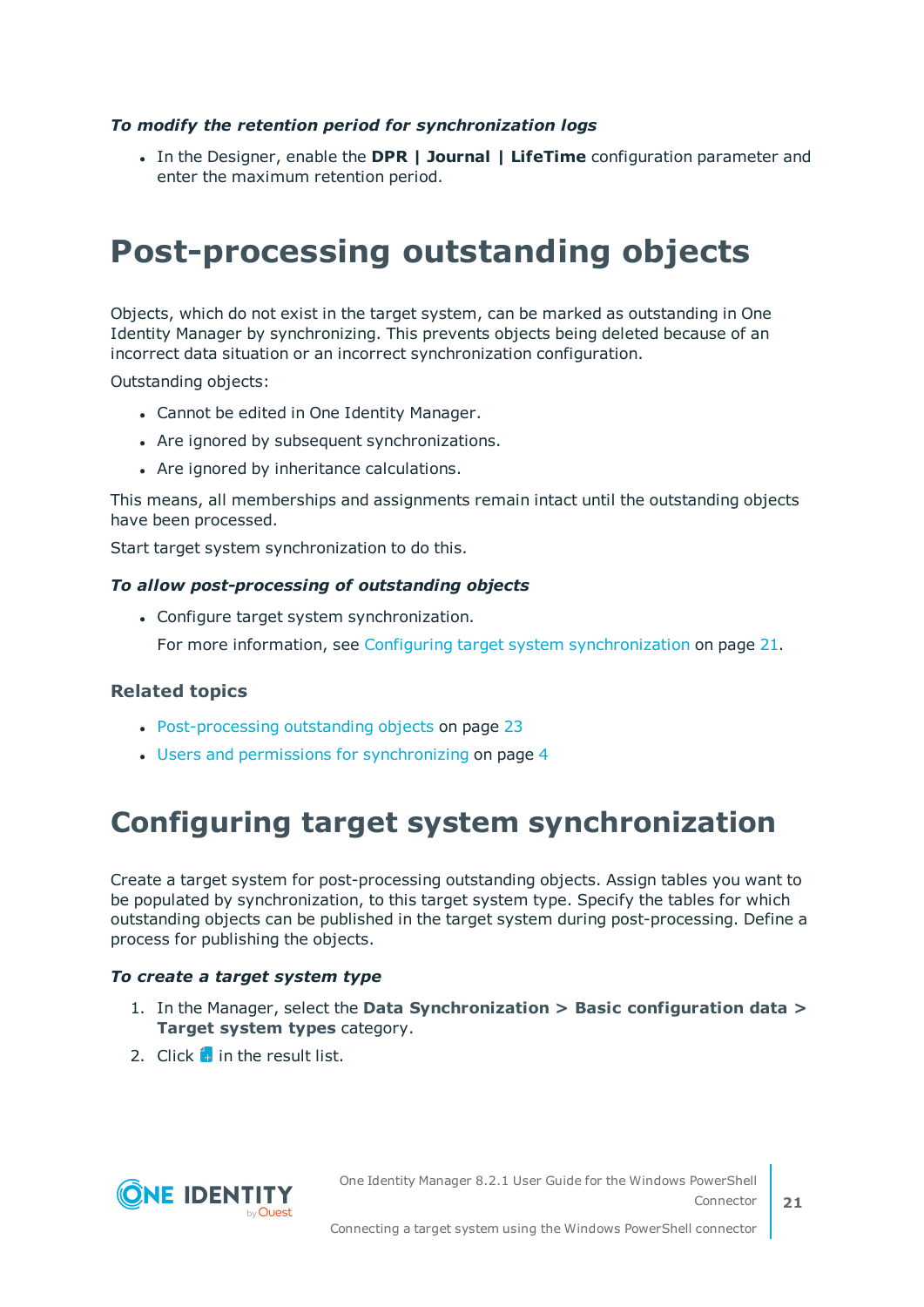- 3. Edit the target system type main data.
- 4. Save the changes.

Enter the following data for a target system type.

#### **Table 8: main data for a target system type**

| <b>Property</b>                      | <b>Description</b>                                                                                                                                                                                                               |
|--------------------------------------|----------------------------------------------------------------------------------------------------------------------------------------------------------------------------------------------------------------------------------|
| Target<br>system<br>type             | Target system type description.                                                                                                                                                                                                  |
|                                      | Description Text field for additional explanation.                                                                                                                                                                               |
| Display<br>name                      | Name of the target system type as displayed in One Identity Manager tools.                                                                                                                                                       |
| Cross-<br>boundary<br>inheritance    | Specifies how user accounts are assigned to or inherit groups and system<br>entitlements if they belong to different custom target systems.                                                                                      |
|                                      | • If the option is set, groups and system entitlements can be assigned<br>to user accounts that belong to the same target system or to different<br>target systems. The target systems must have the same target<br>system type. |
|                                      | For all target systems of a target system type, the settings for the<br><b>User Account Contains Memberships column</b><br>(UNSRootB.UserContainsGroupList) must be identical.                                                   |
|                                      | • If the option is not set, groups and system entitlements can only be<br>assigned to the same target system.                                                                                                                    |
|                                      | NOTE: If the option is not set, the target system type is used to simplify<br>grouping of the target systems.                                                                                                                    |
| Show in<br>compliance<br>rule wizard | Specifies whether the target system type for compliance rule wizard can be<br>selected when rule conditions are being set up.                                                                                                    |
| Text<br>snippet                      | Text snippets used for linking text in the compliance rule wizard.                                                                                                                                                               |
| Alternative<br>connectors            | List of connector that can process this type of target system.                                                                                                                                                                   |

#### *To add tables to target system synchronization*

- 1. In the Manager, select the **Data Synchronization > Basic configuration data > Target system types** category.
- 2. In the result list, select the target system type.
- 3. Select the **Assign synchronization tables** task.
- 4. In the pane, assign **custom** tables to the outstanding objects you want to handle.

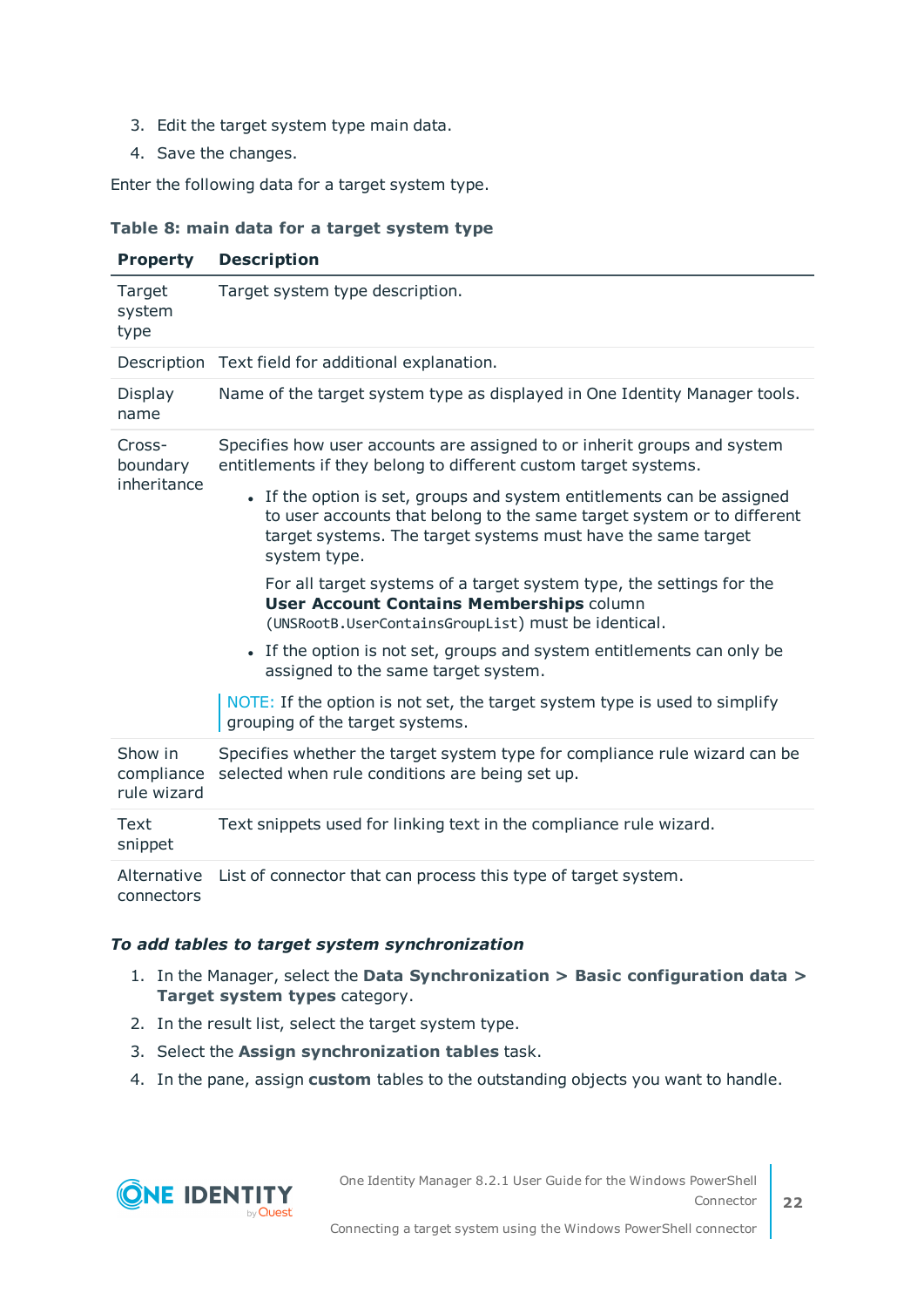- 5. Save the changes.
- 6. Select the **Configure tables for publishing** task.
- 7. Select the tables that contain the outstanding objects that can be published in the target system and set the **Publishable** option.
- 8. Save the changes.

NOTE: The connector must have write access to the target system in order to publish outstanding objects that are being post-processed. That means, the **Connection is read-only** option must not be set for the target system connection.

#### *To publish outstanding objects*

• For each table for which you want to publish outstanding objects, create a process, which is triggered by the event HandleOutstanding and which runs the provisioning of the objects. Use the AdHocProjection process task of the ProjectorComponent process component.

For more information about defining processes, see the *One Identity Manager Configuration Guide*.

### <span id="page-22-0"></span>**Post-processing outstanding objects**

#### *To post-process outstanding objects*

1. In the Manager, select the **Data synchronization > Target system synchronization: <target system type>** category.

All tables assigned to the target system type are displayed in the navigation view.

2. Select the table whose outstanding objects you want to edit in the navigation view. All objects marked as outstanding are shown on the form.

TIP:

#### *To display object properties of an outstanding object*

- 1. Select the object on the target system synchronization form.
- 2. Open the context menu and click **Show object**.
- 3. Select the objects you want to rework. Multi-select is possible.
- 4. Click on one of the following icons in the form toolbar to run the respective method.

#### **Table 9: Methods for handling outstanding objects**

#### **Icon Method Description**

۴. Delete The object is immediately deleted from the One Identity Manager database. Deferred deletion is not taken into account.

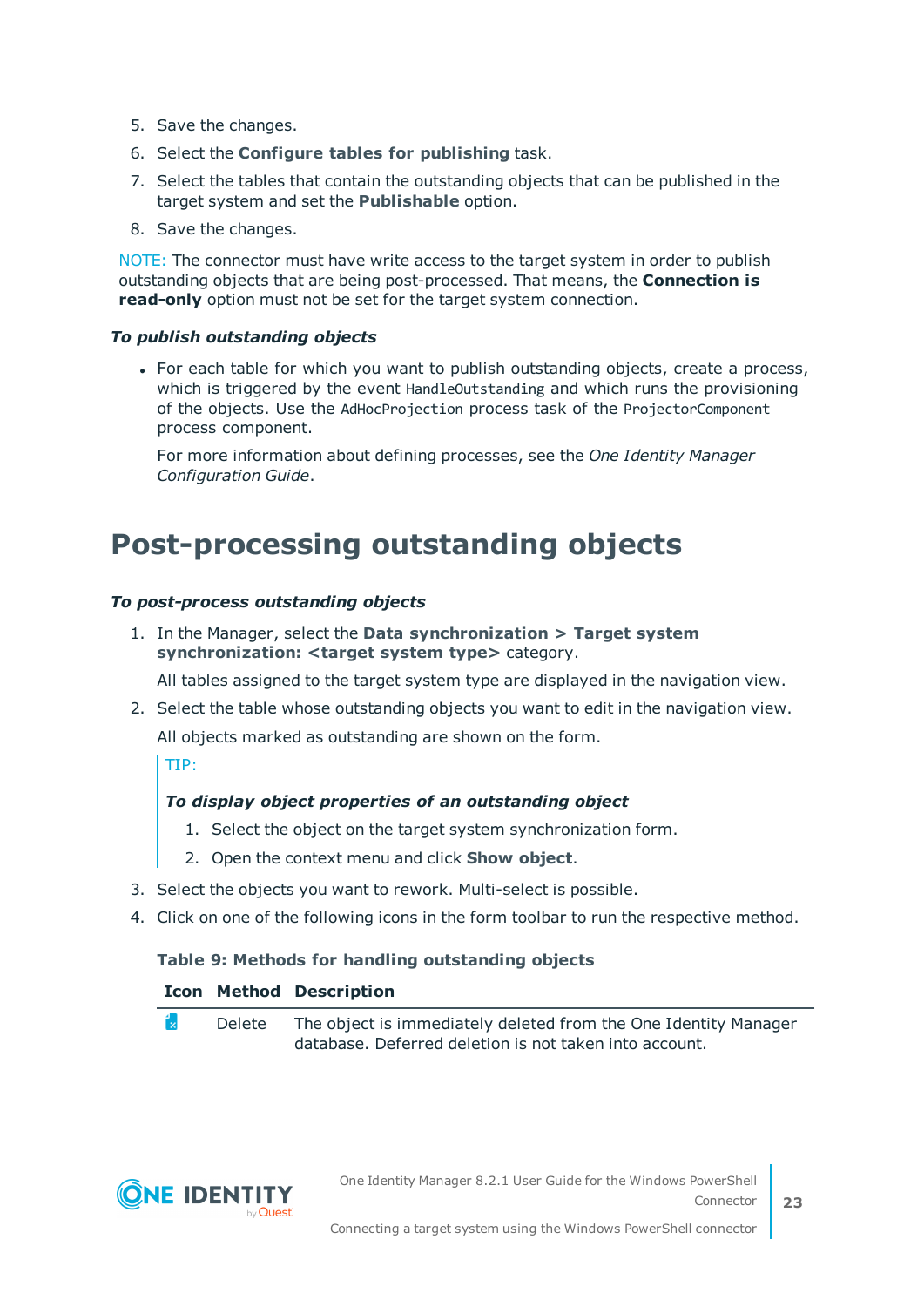|   |         | <b>Icon Method Description</b>                                                                         |
|---|---------|--------------------------------------------------------------------------------------------------------|
|   |         | Indirect memberships cannot be deleted.                                                                |
| F | Publish | The object is added to the target system. The <b>Outstanding</b> label<br>is removed from the object.  |
|   |         | This runs a target system specific process that triggers the provi-<br>sioning process for the object. |
|   |         | Prerequisites:                                                                                         |
|   |         | • The table containing the object can be published.                                                    |
|   |         | • The target system connector has write access to the target<br>system.                                |
|   |         | • A custom process is set up for provisioning the object.                                              |
| 운 | Reset   | The <b>Outstanding</b> label is removed for the object.                                                |

5. Confirm the security prompt with **Yes**.

NOTE: By default, the selected objects are processed in parallel, which speeds up the selected method. If an error occurs during processing, the action is stopped and all changes are discarded.

Bulk processing of objects must be disabled if errors are to be localized, which means the objects are processed sequentially. Failed objects are named in the error message. All changes that were made up until the error occurred are saved.

#### *To disable bulk processing*

. Disable the  $\mathbb{D}$  icon in the form's toolbar.

#### **Related topics**

- Configuring target system [synchronization](#page-20-1) on page 21
- Users and permissions for [synchronizing](#page-3-1) on page 4

## <span id="page-23-0"></span>**Configuring the provisioning of memberships**

Memberships, such as user accounts in groups, are saved in assignment tables in the One Identity Manager database. During provisioning of modified memberships, changes made in the target system may be overwritten. This behavior can occur under the following conditions:

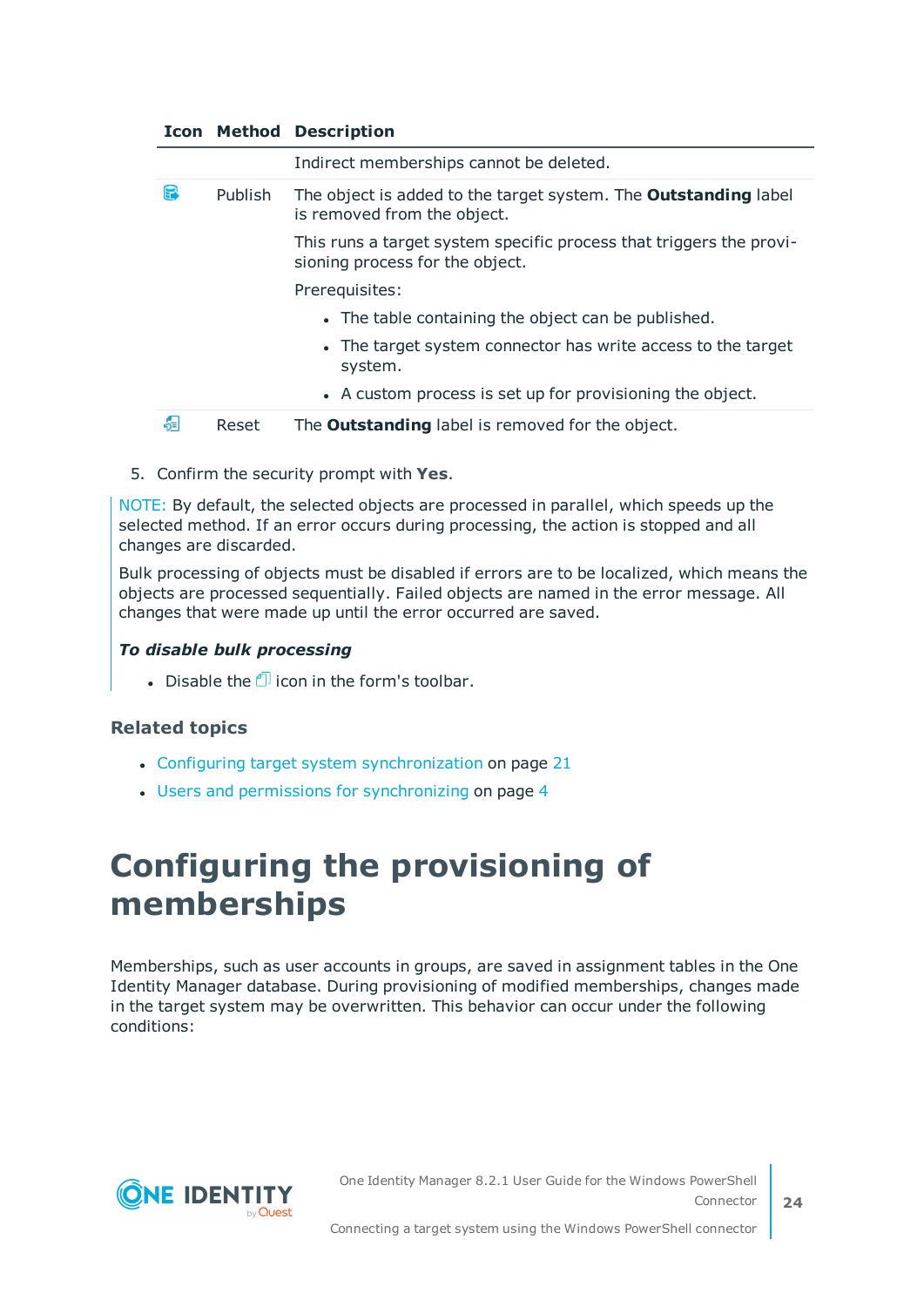• Memberships are saved as an object property in list form in the target system.

Examples: List of user accounts in the Member property of a group - OR - List of profiles in the MemberOf property of a user account

- Memberships can be modified in either of the connected systems.
- A provisioning workflow and provisioning processes are set up.

If one membership in One Identity Manager changes, by default, the complete list of members is transferred to the target system. Therefore, memberships that were previously added to the target system are removed in the process and previously deleted memberships are added again.

To prevent this, provisioning can be configured such that only the modified membership is provisioned in the target system. The corresponding behavior is configured separately for each assignment table.

#### *To allow separate provisioning of memberships*

- 1. In the Manager, select the **Data Synchronization > Basic configuration data > Target system types** category.
- 2. In the result list, select the target system type.
- 3. Select the **Configure tables for publishing** task.
- 4. Select the assignment tables that you want to set up for single provisioning. Multiselect is possible.
- 5. Click **Merge mode**.

NOTE:

- This option can only be enabled for assignment tables that have a base table with a XDateSubItem column.
- Assignment tables that are grouped together in a virtual schema property in the mapping must be marked identically.

Example: ADSAccountInADSGroup, ADSGroupInADSGroup, and ADSMachineInADSGroup

6. Save the changes.

For each assignment table labeled like this, the changes made in One Identity Manager are saved in a separate table. Therefore, only newly added and deleted assignments are processed. During modification provisioning, the members list in the target system is compared to the entries in this table. This means that only modified memberships are provisioned and not the entire members list.

NOTE: The complete members list is updated by synchronization. During this process, objects with changes but incomplete provisioning are not handled. These objects are logged in the synchronization log.

You can restrict single provisioning of memberships with a condition. Once merge mode has been disabled for a table, the condition is deleted. Tables that have had the condition deleted or edited are marked with the following icon:  $\mathbb{E}$ . You can restore the original condition at any time.

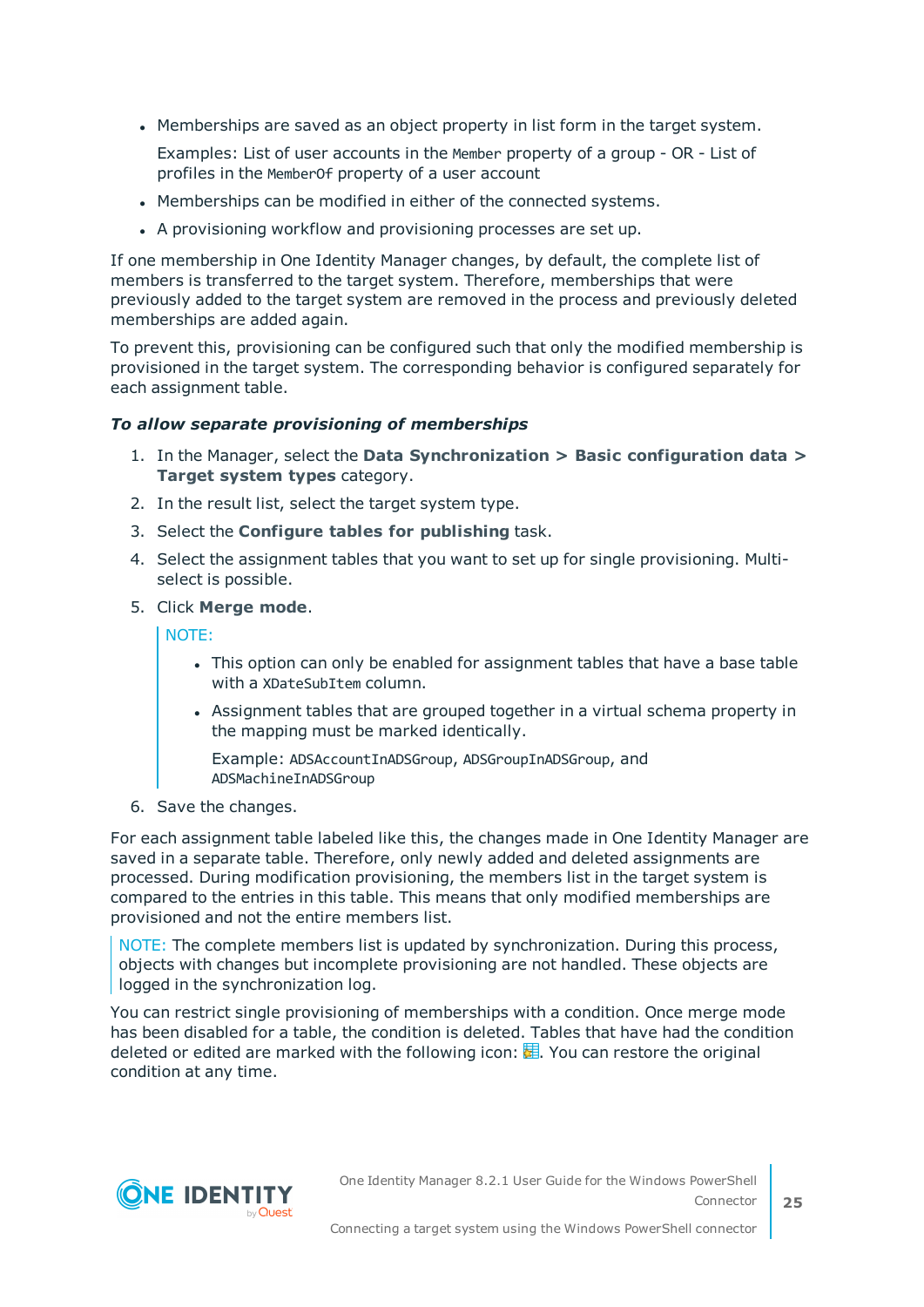#### *To restore the original condition*

- 1. Select the auxiliary table for which you want to restore the condition.
- 2. Right-click on the selected row and select the **Restore original values** context menu item.
- 3. Save the changes.

NOTE: To create the reference to the added or deleted assignments in the condition, use the i table alias.

Example of a condition on the UNSAccountBInUNSGroupB assignment table:

```
exists (select top 1 1 from UNSGroupB g
where g.UID UNSGroupB = i.UID UNSGroupB
and <limiting condition>)
```
For more information about provisioning memberships, see the .*One Identity Manager Target System Synchronization Reference Guide*

## <span id="page-25-0"></span>**Configuring single object synchronization**

Changes made to individual objects in the target system can be immediately applied in the One Identity Manager database without having to start a full synchronization of the target system environment. Individual objects can only be synchronized if the object is already present in the One Identity Manager database. The changes are applied to the mapped object properties. If the object is no longer present in the target system, then it is deleted from the One Identity Manager database.

#### **Prerequisites**

- A synchronization step exists that can import the changes to the changed object into One Identity Manager.
- The table that contains the changed object is assigned to a target system type.
- The path to the base object of the synchronization is defined for the table that contains the changed object.

Specify the tables that you want to synchronize using single object synchronization and configure single object synchronization for these tables. For more information, see the *One Identity Manager Target System Synchronization Reference Guide*, section *Include custom tables in the synchronization*.

#### *To define the path to the base object for synchronization for a table*

- 1. In the Manager, select the **Data Synchronization > Basic configuration data > Target system types** category.
- 2. In the result list, select the target system type.



One Identity Manager 8.2.1 User Guide for the Windows PowerShell Connector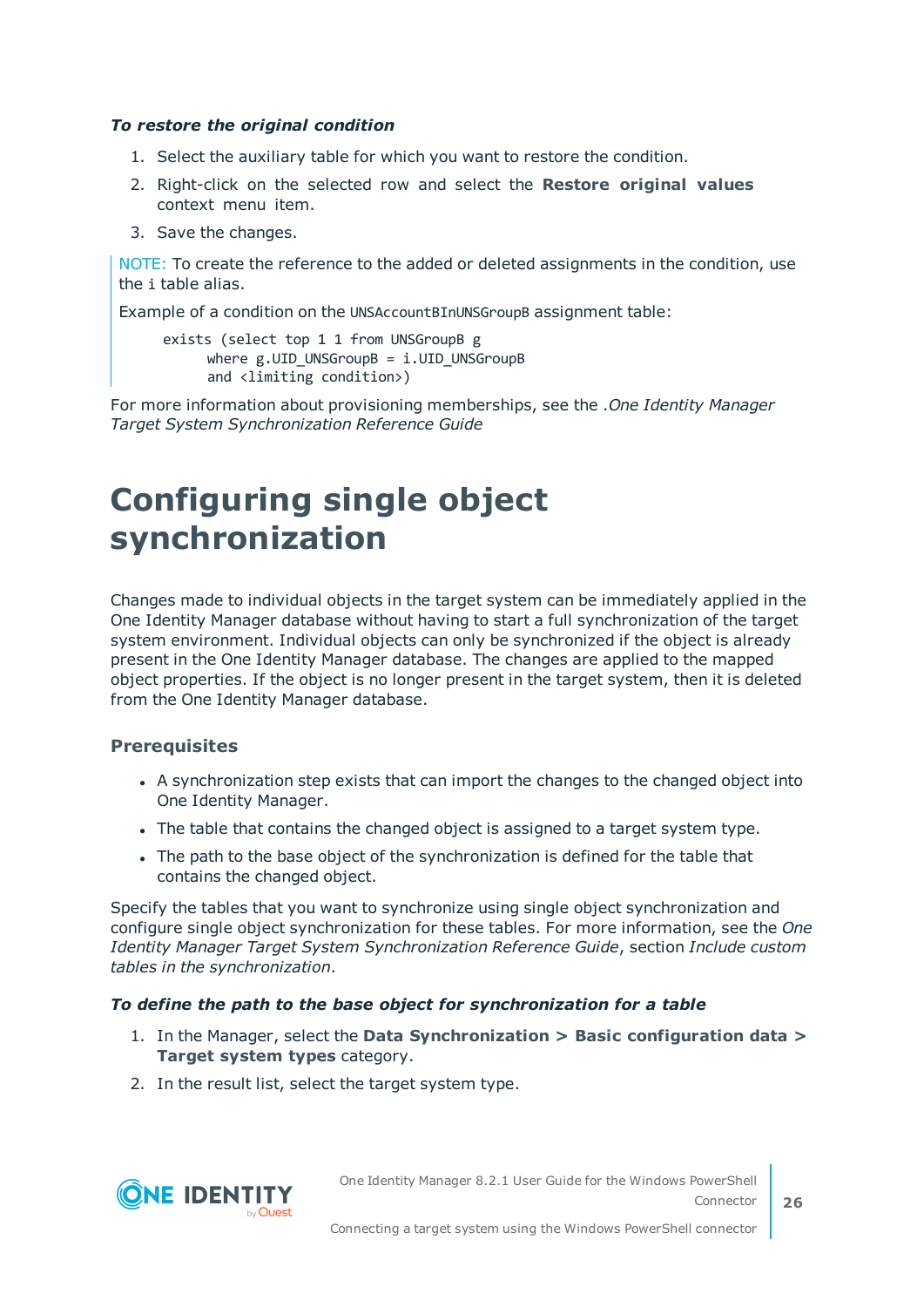- 3. Select the **Assign synchronization tables** task.
- 4. In the **Add assignments** pane, assign the table for which you want to use single object synchronization.
- 5. Save the changes.
- 6. Select the **Configure tables for publishing** task.
- 7. Select the table and enter the **Root object path**.
	- If a concrete base object is defined for the target system, enter the path to the base object in the ObjectWalker notation of the VI.DB.

Example: FK(UID\_GAPCustomer).XObjectKey

If no concrete base object is defined for the target system, enter the XObjectKey of the base table.

Example: <Key><T>DialogTable</T><P>RMB-T-Org</P></Key>

<span id="page-26-0"></span>8. Save the changes.

## **Ignoring data error in synchronization**

By default, objects with incorrect data are not synchronized. For example, a user account is not loaded in the One Identity Manager database if, in the user account table, the formatting script of a column contains an email address detects invalid data. These objects can be synchronized once the data has been corrected. In certain situations, however, it might be necessary to synchronize objects like these and ignore the data properties that have errors. This synchronization behavior can be configured in One Identity Manager.

#### *To ignoring data errors during synchronization in One Identity Manager*

- 1. In the Synchronization Editor, open the synchronization project.
- 2. Select the **Configuration > One Identity Manager connection** category.
- 3. In the **General** view, click **Edit connection**.

This starts the system connection wizard.

4. On the **Additional options** page, enable **Try to ignore data errors**.

This option is only effective if **Continue on error** is set in the synchronization workflow.

Default columns, such as primary keys, UID columns, or mandatory input columns cannot be ignored.

5. Save the changes.

IMPORTANT: If this option is set, One Identity Manager tries to ignore commit errors that could be related to data errors in a single column. This causes the data changed in the affected column to be discarded and the object is subsequently saved again. This effects performance and leads to loss of data.

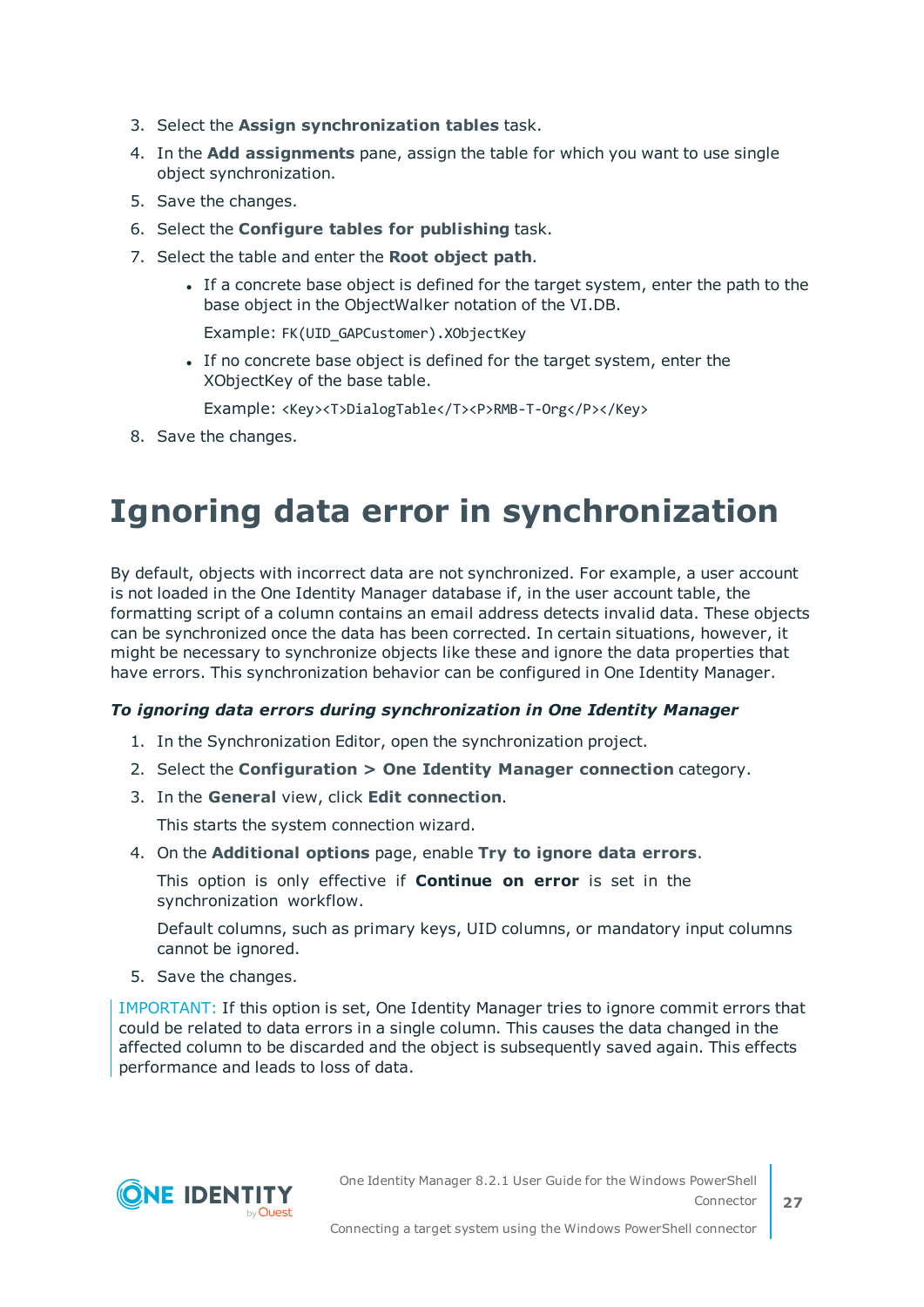Only set this option in the exceptional circumstance of not being able to correct the data before synchronization.



One Identity Manager 8.2.1 User Guide for the Windows PowerShell Connector Connecting a target system using the Windows PowerShell connector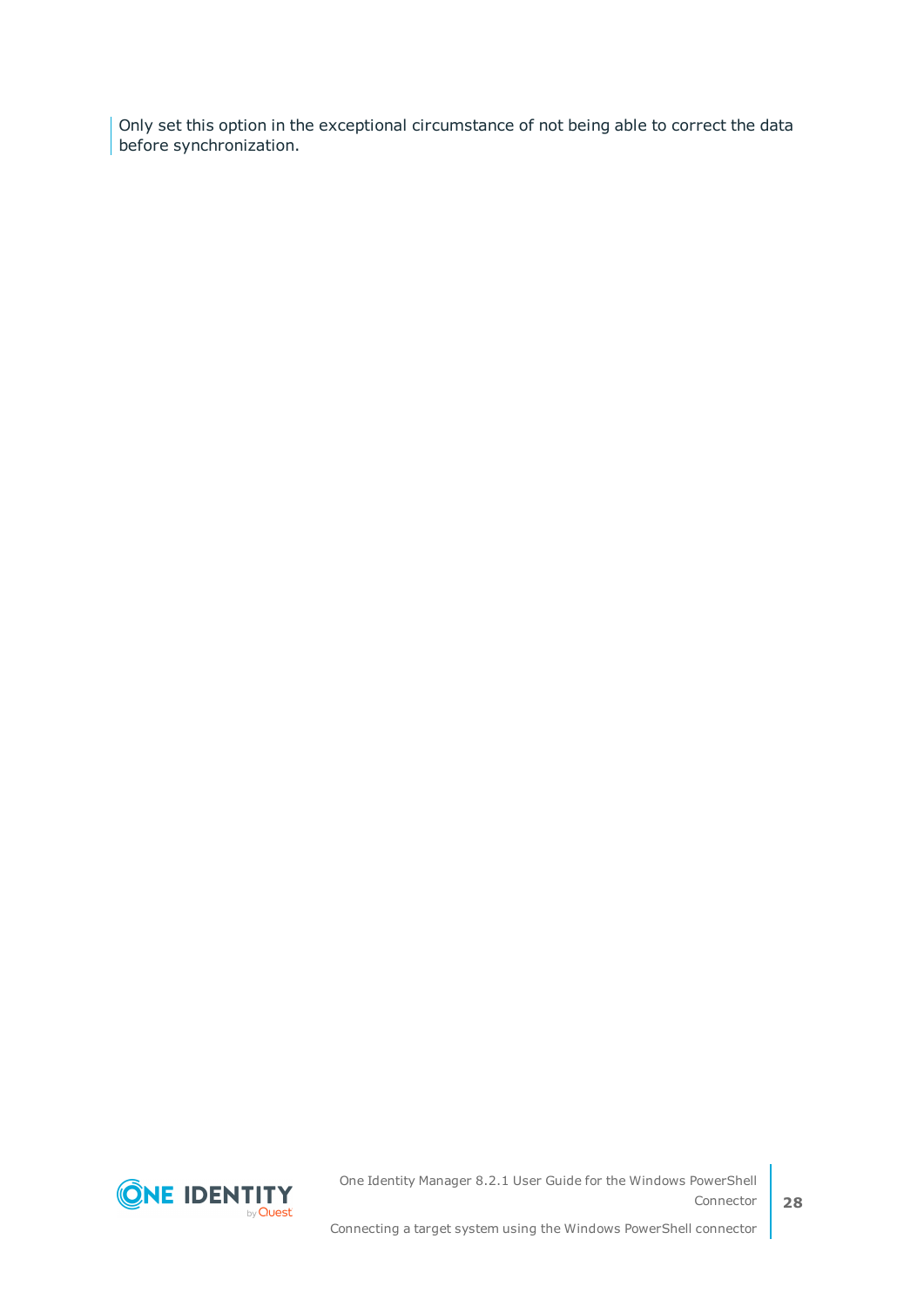# **Troubleshooting**

<span id="page-28-0"></span>For detailed information about correcting errors during synchronization of object hierarchies, see the .*One Identity Manager Target System Synchronization Reference Guide*

## <span id="page-28-1"></span>**Help for analyzing synchronization issues**

You can generate a report for analyzing problems that arise during synchronization, inadequate performance for example. The report contains information such as:

- Consistency check results
- Revision filter settings
- Scope applied
- Analysis of the data store
- Object access times in the One Identity Manager database and in the target system

#### *To generate a synchronization analysis report*

- 1. In the Synchronization Editor, open the synchronization project.
- 2. Select the **Help > Generate synchronization analysis report** menu item and click **Yes** in the security prompt.

The report may take a few minutes to generate. It is displayed in a separate window.

3. Print the report or save it in one of the available output formats.

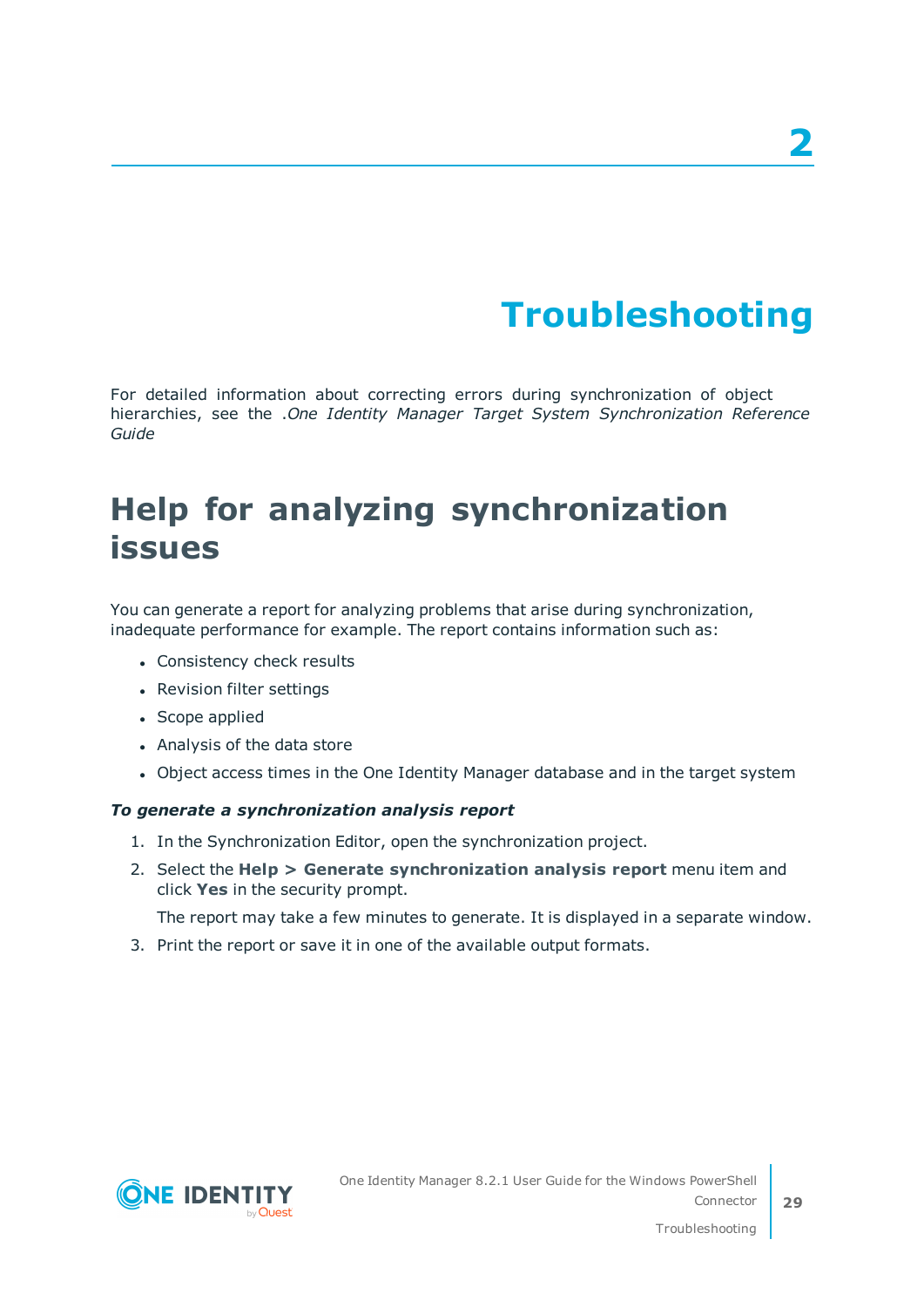<span id="page-29-0"></span>One Identity solutions eliminate the complexities and time-consuming processes often required to govern identities, manage privileged accounts and control access. Our solutions enhance business agility while addressing your IAM challenges with on-premises, cloud and hybrid environments.

## <span id="page-29-1"></span>**Contacting us**

For sales and other inquiries, such as licensing, support, and renewals, visit <https://www.oneidentity.com/company/contact-us.aspx>.

## <span id="page-29-2"></span>**Technical support resources**

Technical support is available to One Identity customers with a valid maintenance contract and customers who have trial versions. You can access the Support Portal at [https://support.oneidentity.com/.](https://support.oneidentity.com/)

The Support Portal provides self-help tools you can use to solve problems quickly and independently, 24 hours a day, 365 days a year. The Support Portal enables you to:

- Submit and manage a Service Request
- View Knowledge Base articles
- Sign up for product notifications
- Download software and technical documentation
- View how-to videos at [www.YouTube.com/OneIdentity](http://www.youtube.com/OneIdentity)
- Engage in community discussions
- Chat with support engineers online
- View services to assist you with your product

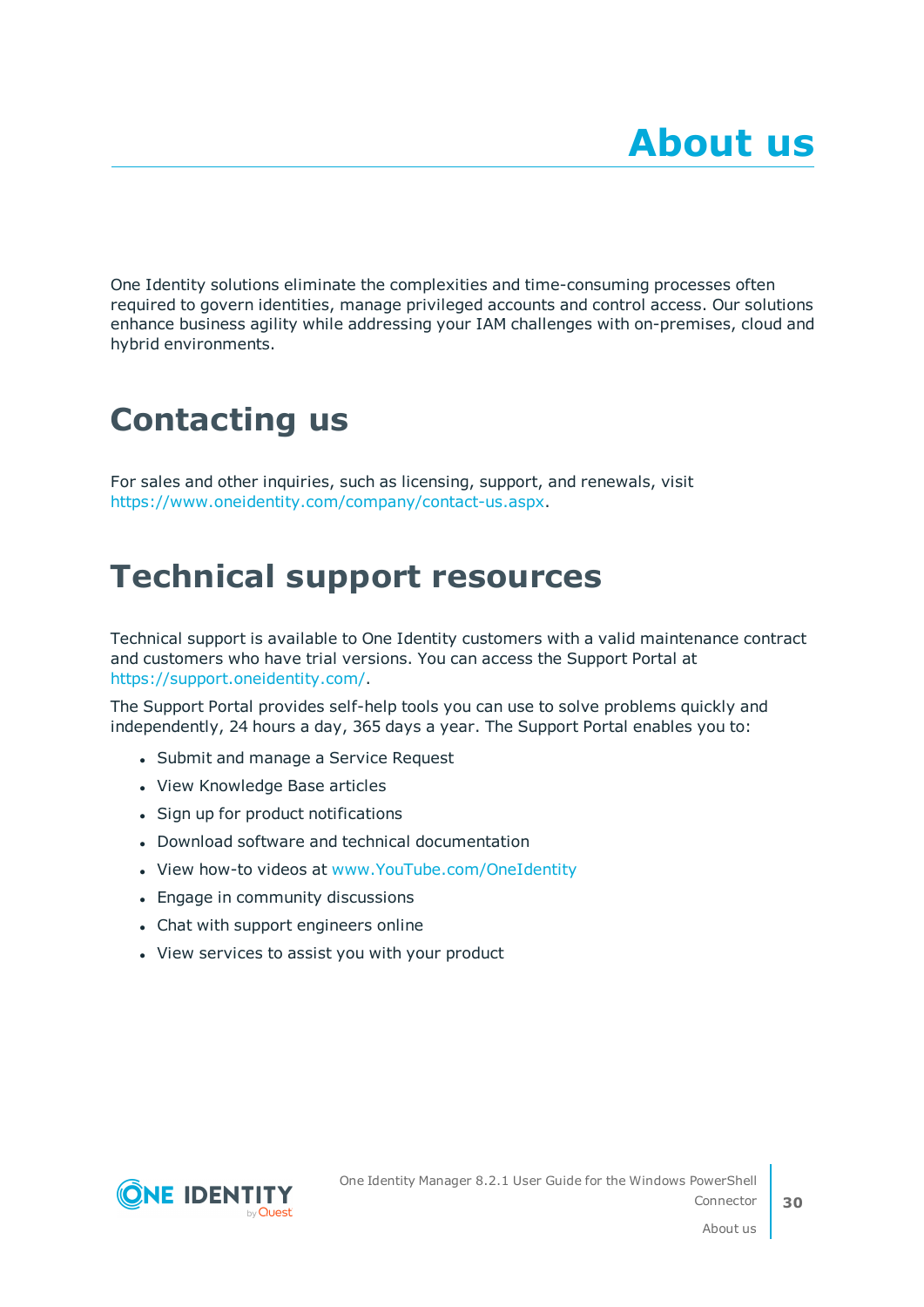# **Index**

### <span id="page-30-0"></span>**A**

application role [4](#page-3-1) application role for synchronization [9](#page-8-0)

### **B**

base object [13](#page-12-0), [26](#page-25-0)

### **C**

check definition [16](#page-15-1) consistency check [16](#page-15-1)

### **D**

definition file [16](#page-15-0)

### **J**

Job server edit [10](#page-9-0)

### **M**

membership modify provisioning [24](#page-23-0)

### **O**

object delete immediately [23](#page-22-0) outstanding [21](#page-20-0), [23](#page-22-0) publish [23](#page-22-0) outstanding object [21](#page-20-0)

### **P**

provisioning members list [24](#page-23-0)

### **R**

remote connection server [13](#page-12-0)

### **S**

schema changes [18](#page-17-0) shrink [18](#page-17-0) update [18](#page-17-0) single object synchronization [26](#page-25-0) synchronization start [19](#page-18-0) synchronization analysis report [29](#page-28-1) synchronization configuration [13](#page-12-0), [16](#page-15-1) synchronization log [20](#page-19-0) synchronization server [13](#page-12-0) configure [10](#page-9-0) install [10](#page-9-0) Job server [10](#page-9-0)

### **T**

target system synchronization table to assign [21](#page-20-1) target system type [21](#page-20-1)



One Identity Manager 8.2.1 User Guide for the Windows PowerShell Connector Index